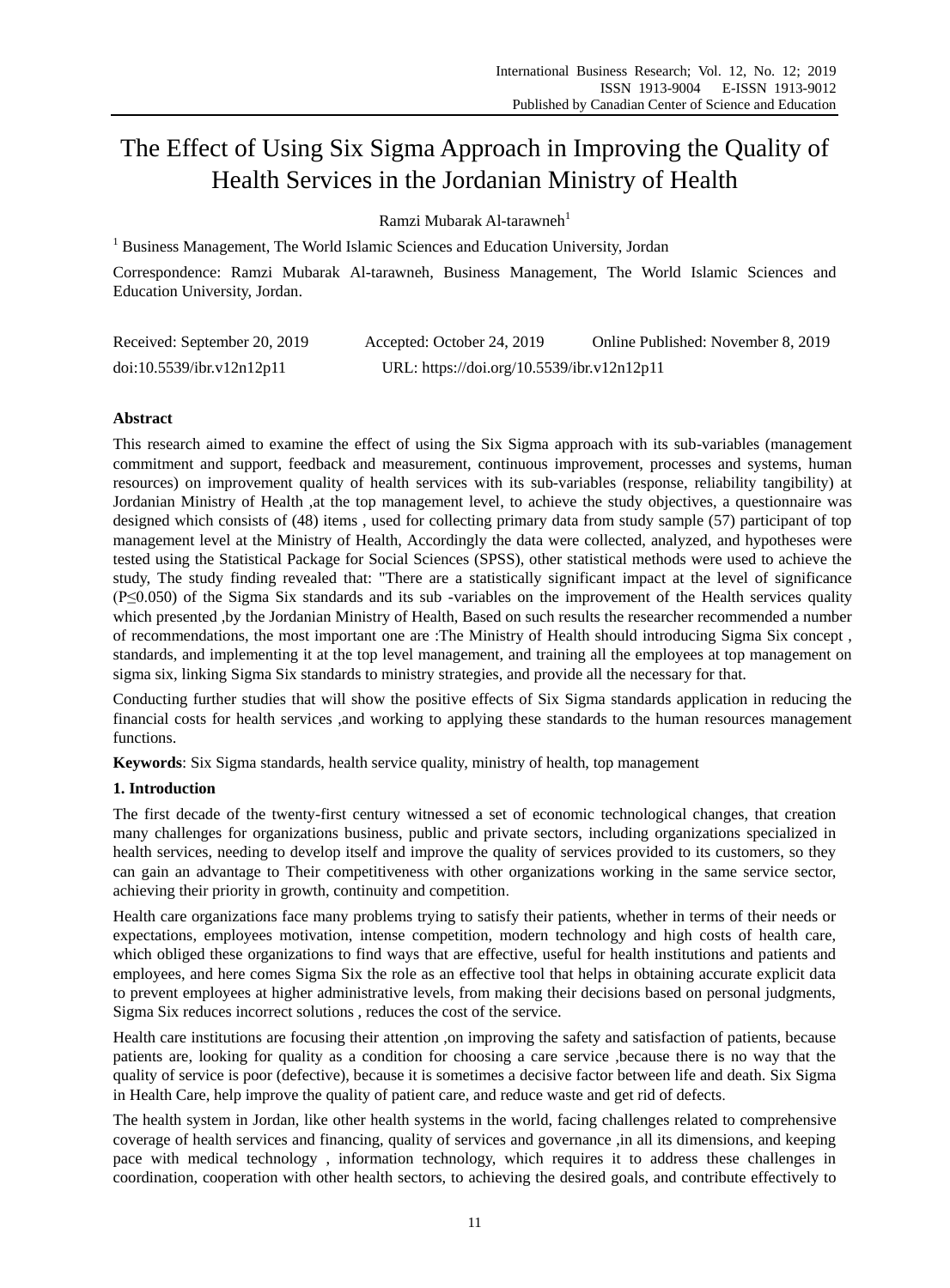Promote sustainable development in Jordan, in line with Jordan Vision 2025 and the National Health Sector Reform Plan.

Achieving quality in any service process is no longer a luxury but a necessity for the continuation of this process and reaping the desired fruits, it was necessary to use the Six Sigma method as one of the methods of continuous development in which the Ministry of Health found a new method to improve the quality of its health services.

Based on his position and social responsibility, the researcher seeks to conduct this study to demonstrate the impact of using Six Sigma approach in improving the quality of health services in the Jordanian Ministry of Health at the top management level]

## *1.1 Research Problem and Research Questions*

Jordan take a place at middle regional location making it the first attention from the Arab countries, a good medical reputation that exceed surrounding countries, made it the first tourist destination in the Arab world, but Jordan has been exposed during the past years, to many international, regional pressures, which posed a challenge and burden, ministry hospitals, facilities , as a result of the refuge operations from neighbor countries, also government pressure and popular demands to develop and improve the quality of health care services.

The problem of the study was touched by the researcher , from his personal experience, through his working in the ministry of Health, there is a decline and disparity in the level of health service delivery between place and another therefore there is a lack of knowledge about Sigma six approach by employees at top management levels, and awareness of its importance, in improving the quality of health service in case It was applied in the Ministry of Health, therefore the importance of the study coming from answering the following key question:

1. What is the effecting by using Six Sigma methodology in improving the quality of health services provided by the Ministry of Health?

2. The main question has emerged from the following sub-questions:

- What is the possibility of using the Six Sigma standers at the higher administrative levels in the Ministry of Health?
- What is the importance of Sigma Six in improving the quality of health service?

## *1.2 Significant and Contribution*

The importance of the study lies in its originality, it is considered the first of its kind in Jordan, which studied the use of Sigma Six methodology in the health services sector, specifically the Ministry of Health - as far as the researcher is aware - and that most studies have addressed, this issue in the industrial, academic establishments, and health institutions in the private sector, The importance of the study as the following:

## 1.2.1 Scientific Importance

By providing a scientific addition about the variables of the study and provides ,a theoretical framework, that addresses those variables , linking its results with the results of previous studies, and to know the extent of agreement or disagreement, with them and to propose further studies in the future.

## 1.2.2 Practical Importance

The study draws its importance from the variables that dealt with, Sigma Six standers, and its impact on improving the quality of health services provided by the Ministry of Health, through a field study that leads to a set of results, conclusions and recommendations, that will be placed in the hands, of decision makers to benefit from them.

## *1.3 Study Objectives*

This study is the first of its kind, according to the knowledge of researcher, which dealt with Sigma Six methodology in measuring the quality of health services in the Ministry of Health, the following objectives are set:

1 - Identify the effect of implementing Sigma Six standers at Ministry of Health through five main axes that considered as the requirements of applying the Sigma Six standers(commitment and Support of top management, continuous improvement, availability of necessary human resources, operations and information systems, feedback and measurement).

2 - Contribution to increase knowledge, and perception of this modern concept at the level of top management to improve the quality of health services provided.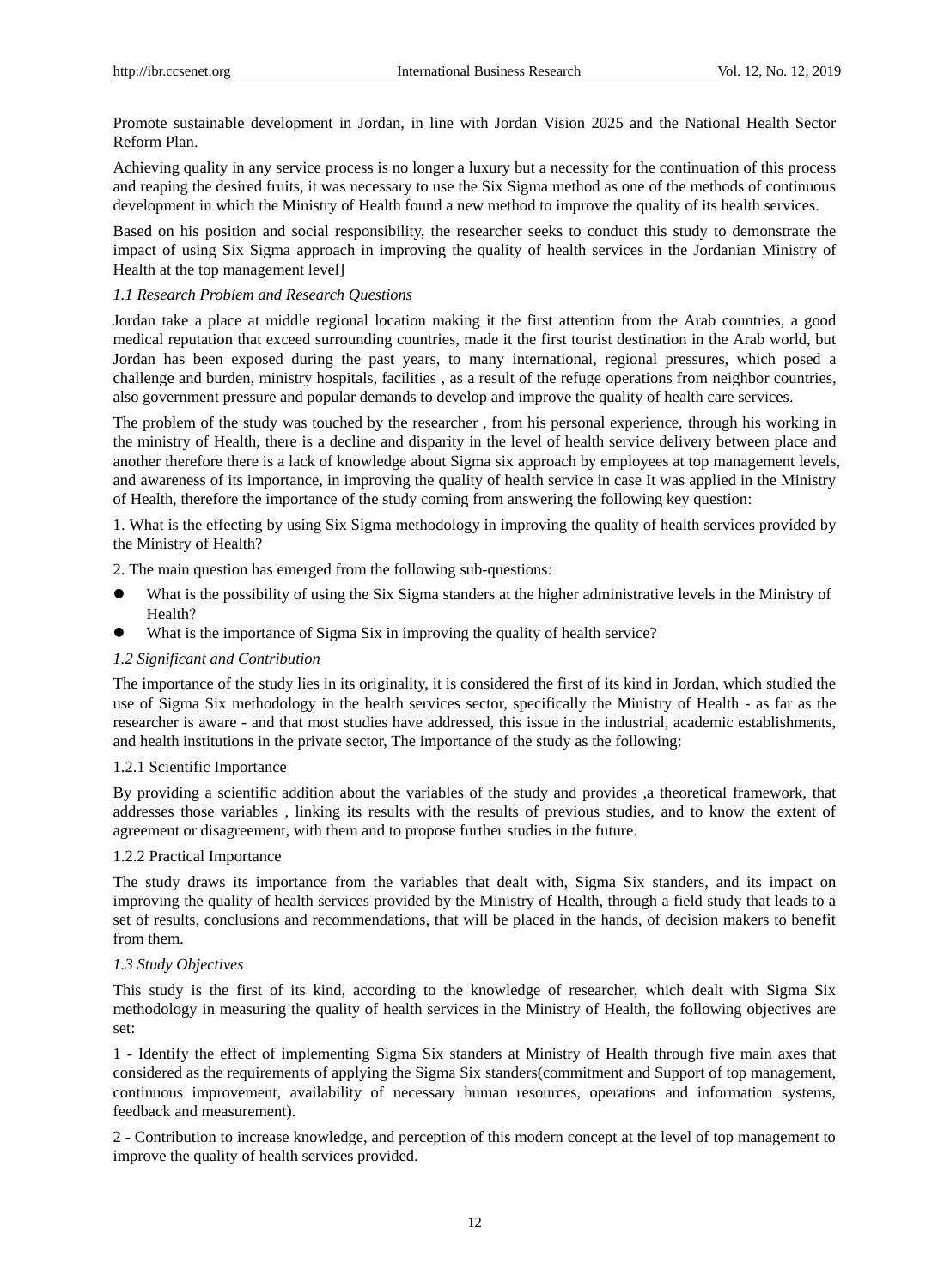## **2. Literature Review**

#### *2.1 Introduction*

[As a result of the great developments in the field of management, and continuous change, in the work environments that imposed, many administrative concepts, whether new, or existing, but need to develop commensurate with the change experienced by organizations, and these concepts (Six Sigma), this concept has achieved widespread, It was first introduced by Motorola in the 1980s, which began using this method to express its quality program. It was also used by many international companies, such as General Electric, Sony and Ford, and achieved success in providing millions of States S correct application of the Six Sigma approach]

## 2.1.1 Six Sigma Concept

Sigma is a Greek symbol used as a standard to measure standard deviation, or dispersion of any phenomenon, whether physical, chemical, service, and dispersion often causes, a departure from the typical values required of that phenomenon. (Awad, 2012)

The term Sigma Six expresses that 99.99966% of production is not defective or rather 3.4 million is only defective while the 1 Sigma expresses that 31% of production is defective production.

As for the number six "6" it symbolizes a level of "Sigma," where there are several levels of Sigma as shown in the table below where the greater the number accompanying Sigma, this indicates an increase in the level of quality and decrease the percentage of defects in the product and vice versa, This is true and there are segments that use eight sigma instead of six such as the airline sector, and the ophthalmology sector.

| Defects Sigma levels | million chance of $\%$ | return      |
|----------------------|------------------------|-------------|
|                      | 691.462                | %68.27      |
|                      | 308.538                | %95.45      |
|                      | 66.807                 | 99.73%      |
|                      | 6.214                  | %99.9937    |
|                      | 233                    | %99.999940  |
|                      |                        | %99.9999998 |
|                      |                        |             |

Table 1. Sigma levels, defects and payoff

Source: ( Salaymeh , 2007)

There are many six Sigma definitions all around one content:

•*Sigma Six*: (a process or strategy that enables enterprises to improve significantly in terms of their core operations, through the design and control of daily business activities, and reduce waste, and consumption of resources, while at the same time to meet the needs of the client and to satisfy him. (Nasr, 2009)

•*Sigma Six:* An administrative philosophy, contributing to problem solving and devising ways to improve both process and performance, through the recognition and / or elimination of unnecessary goods and services and loss of jobs and activities and can be described as a tight application of a wide range of statistical and non-statistical skills and methods to reduce The size of the resulting contrast in any given process. ( Nazer , 2017)

•*Sigma Six* in the health sector: It is a regular statistical process to detect and address defects in performance, using the method of Sigma Six to reduce clinical bottlenecks and mechanism that leads to prolong time and high costs and bad results (Noor et al., 2012).

The definition according the researcher in the health sector refers to the "process analysis of technical processes to raise the level of quality of health care, and in accordance with the requirements of the patient."

## 2.1.2 Sigma Six Curriculum Criteria

*-Six Sigma Approach* : A clear methodological constructive strategy that includes a number of proven statistical and administrative tools such as illustrative maps are integrated in order to improve the quality of products or services by trained teams to apply this methodology .(Awad, 2011)

-*Top management*: Is the body responsible for setting the objectives and policy of the organization and long-term strategic planning and linking the organization with the environment and decision-making key governance and crisis management. (Abu Nasr, 2009)

*-Feedback and Measurement*: Provides feedback on quality programs staff performance continuously, allowing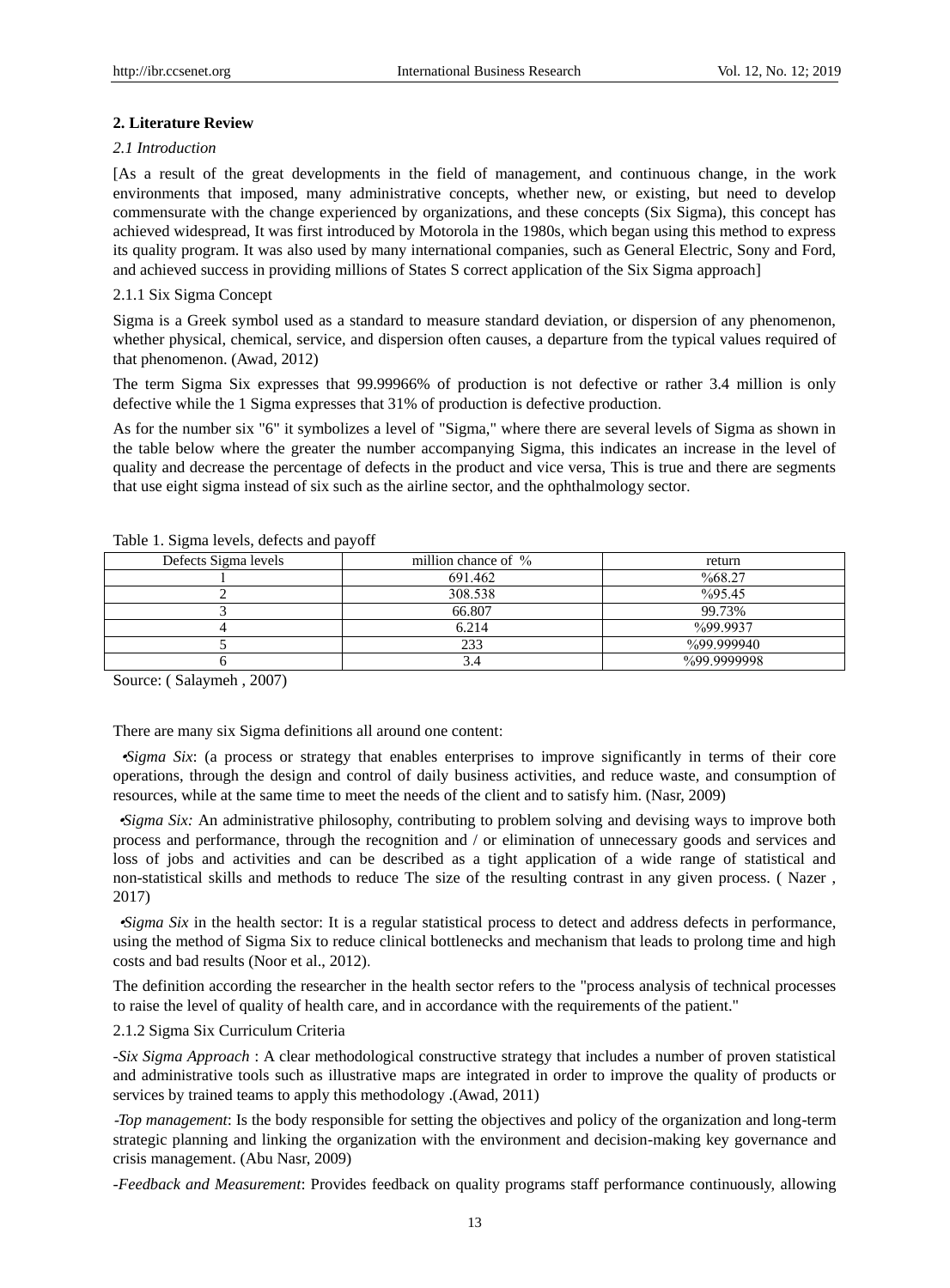for improved processes to raise the level of quality, contribute to the opportunities of excellence, creativity and success of the organization and the engagement of its customers. (Abdul Rahim, 2014)

-*Continuous Improvement*: A never-ending-process that aims to make modifications to processes and work methods to improve the quality of outputs, with the aim of achieving perfection through continuous improvement of business and production processes . (Sanjak , 2010)

-*Human resources*: efficient human resources required before the implementation of the Six Sigma (or during it in any organization), trained in the management operations, analysis of customer requirements ,and statistical tools in dealing with problems and linking the Six Sigma approach (promotions, incentives and rewards) Senior management to successfully apply this approach .(Jaber, 2015)

-*Operations and systems*: Includes a set of operations and activities carried out by the organization with the aim of providing service to customers.

#### **3. Six Sigma Basic Principles**

*3.1 Principles of Sigma Six*

Sigma Six is based on six principles according to: (Al-Otaibi, 2017)

*Principle 1*: Customer Focus.

The performance measurements at Sigma Six begin with the internal client "employees" and the external client "beneficiaries" because it is the first priority for the success, and continuity of the organization, so the institution is required to strive to meet the needs, and expectations of the client taking into account the continuous change of their needs and expectations.

#### *Principle 2*: Knowledge Management.

By focusing on solving its problems by building performance standards, and analyzing problems for decision-making based on scientific facts through data and information.

There are three main groups to choose the most suitable tools for solving problems through Sigma Six:

- -Team tools through responsibilities network and hands-on training.
- -Process development tools such as brainstorming, Pareto map, cause and effect analysis, and experimental design.
- -Statistical tools such as variance analysis, standard deviation, and graphs.

*Principle 3*: Focus on the Organization's operations and activities:

The term is intended to seek to prevent the problem before it occurs, to focus on how to address it, to review objectives on a continuous basis, to clearly identify priorities, and to avoid problems rather than remedy them after they have occurred.

#### *Principle 4:* Towards the Summit.

This requires meeting many conditions and requires management to have the ability to convince employees of the new changes that will occur and that this will affect them positively.

*Principle 5*: Unlimited Cooperation.

the elimination of administrative and psychological barriers, between the employees of the organization, and encourage ,and expand opportunities for cooperation ,between the internal groups of the organization instead of the spirit of competition, between them at all administrative levels with great care to encourage cooperation with the outside community.

*Principle 6*: Striving for perfection while allowing for error and continuous improvement:

The idea of continuous improvement stems from the principle of developing knowledge of the administrative and technical dimensions of the process and taking the necessary measures to develop to maintain the quality of performance and the application of new ideas and approaches to strive for perfection and excellence through Sigma Six.

#### **4. Six Sigma Characteristics**

The main objective of Sigma Six approach is to improve quality and efficiency, reduce waste in time, effort and energy ,and maximize profits, Sigma Six offers the benefit of companies in the form of profits, and value to the customer, and high quality products, and services at the lowest possible cost, thus companies can improve their competitive position ,in the markets by reducing defects In this regard, the organizations are interested in the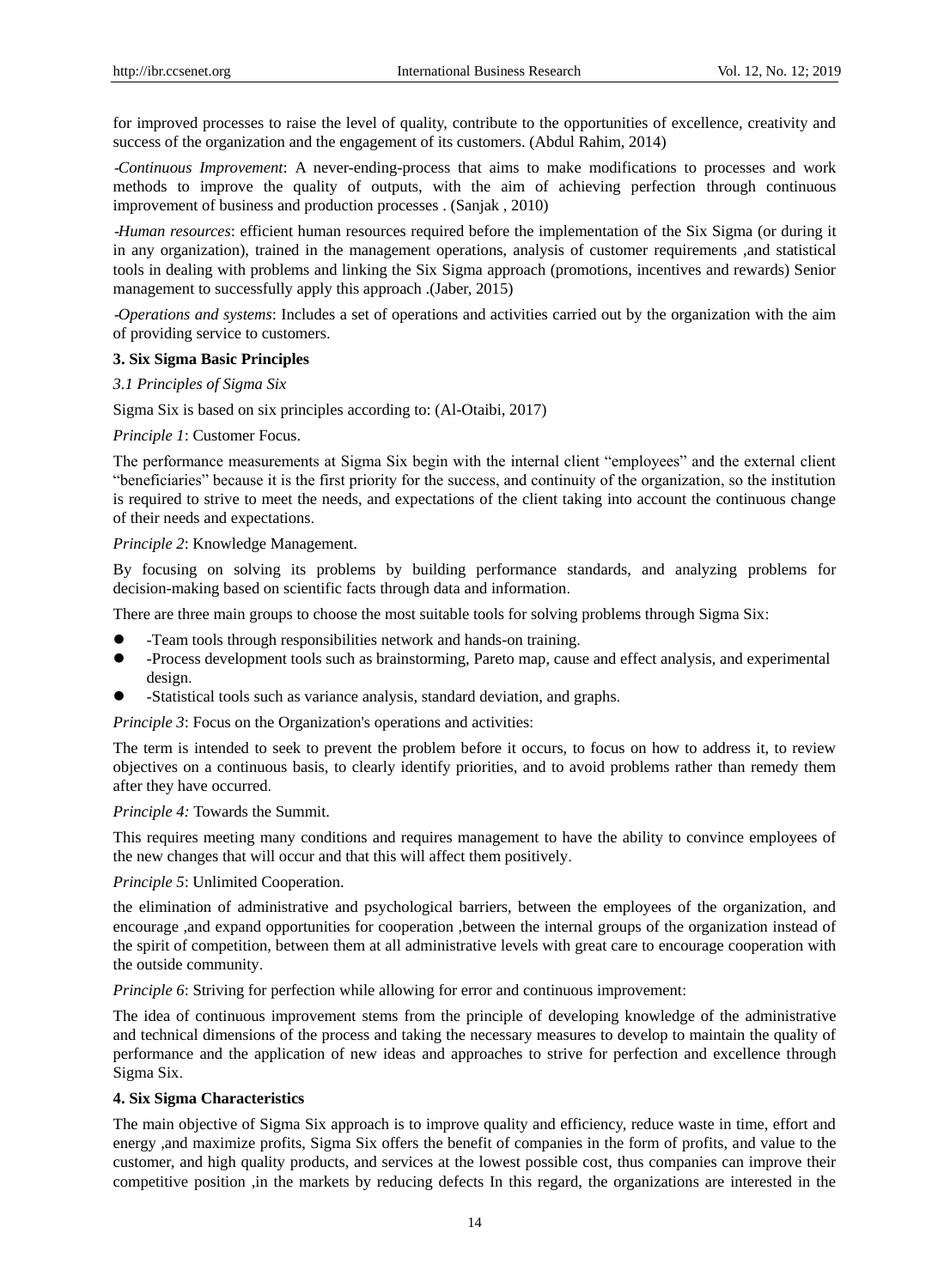Sigma six method because of its characteristics, the most important are : - (Al-Rawi, 2011)

1. Access to permanent success: control of the market, innovation and continuous modernization in organizations and keep up with the administrative, technical, cultural developments appropriate to the success of constant and continuous in the competitive market.

2. Goal Setting: Sigma Six approaches focuses on the process and the client to set a fixed goal is to reach high performance as determined by Sigma Six approach or a level of performance close to perfection as expected by customers .(Al Nuaimi & Sweiss, 2008)

3 Continuous Improvement: The philosophy of Sigma Six emphasizes the importance of continuous improvement for organizations, wishing to develop from the principle of developing knowledge, to reduce the administrative, and technical process and taking the necessary measures to develop, and to reduce the deviations that occur in the technical scientific which helps in maintaining the quality of performance and increase productivity. (Abdul Rahim, 2014)

4. Encourage training and learning: Sigma Six standers contributes significantly to the speed of implementation of tasks, and brainstorming, acquire new skills of staff with an emphasis on the willingness of each organization its members, to learn and continuous improvement, and thus the appreciation of these employees and motivated and rewarded.

5. Implementation of strategic change: the proper application of Sigma Six requires a full understanding of the operations teams, and procedures of the organization, as a way to achieve success in the work, especially with regard to the introduction of new products, or access to new markets, or the acquisition of new customers and must be linked to this approach to the strategies of the organization and long-term trends.

6. Focus on defects: Sigma six methods focus on defects and reduce the likelihood of their occurrence and this requires the identification of organizational processes clearly which helps in identifying the defect in the company's operations. (Abdul Rahim, 2014).

#### **5. The Benefits of Implementing Six Sigma**

The benefits of implementing Six Sigma approach are considered one of the most important reasons that led the major international companies to implement it's:

1. Rise in the level of revenue: through efficiency and the ability to provide services and products better and without errors, which reflects positively on revenue.

2. Reduce the costs borne by the establishment: Reduce the error rate in products and waste in resources in addition to saving time and effort.

3. Reducing the cost of poor quality: It is the costs related to the correction of errors after the occurrence, which is accomplished in a non-conformity and is called the cost of failure and there are two internal divisions before the product or service to the client and outside any arrival, and contribute to the application of the approach to reduce these costs.

4. Reducing the cost of production per unit: The role of the product in reducing errors or defects of products and services by taking advantage of the property of production in large quantities, which reduces the cost per unit.

# **6. Six Sigma Theoretically**

#### *6.1 Organizational Structure of Six Sigma*

The quality of Sigma Six is customer-centric, everything starts and ends with the customer, that customers have the right to expect performance, reliability, prices, competitiveness, punctual delivery, service , clear and accurate processing of transactions, all of which requires a strong vision of what Six Sigma can achieve for the company, Freedom to explore new ideas, and concepts and the authority, and resources needed to make the decision to apply the approach in the work within the facility and requires management to start mobilizing members of the organizational structure of the team, to implement the Six Sigma standers , and also identifies the members of the team special tasks commensurate with His rank, named after the art of karate, is a martial arts art: such as the master black belt, the black belt, the green belt, and their roles can be illustrated as follows: (Omari, 2015)

1. *Champion:* The executive director of the Six Sigma project is called one of the tasks of the hero to manage individuals through change, determine the Six Sigma vision of the organization, and choose the project and the candidates to implement it.

The hero has other tasks, including the allocation of resources to the team to complete his work, set a schedule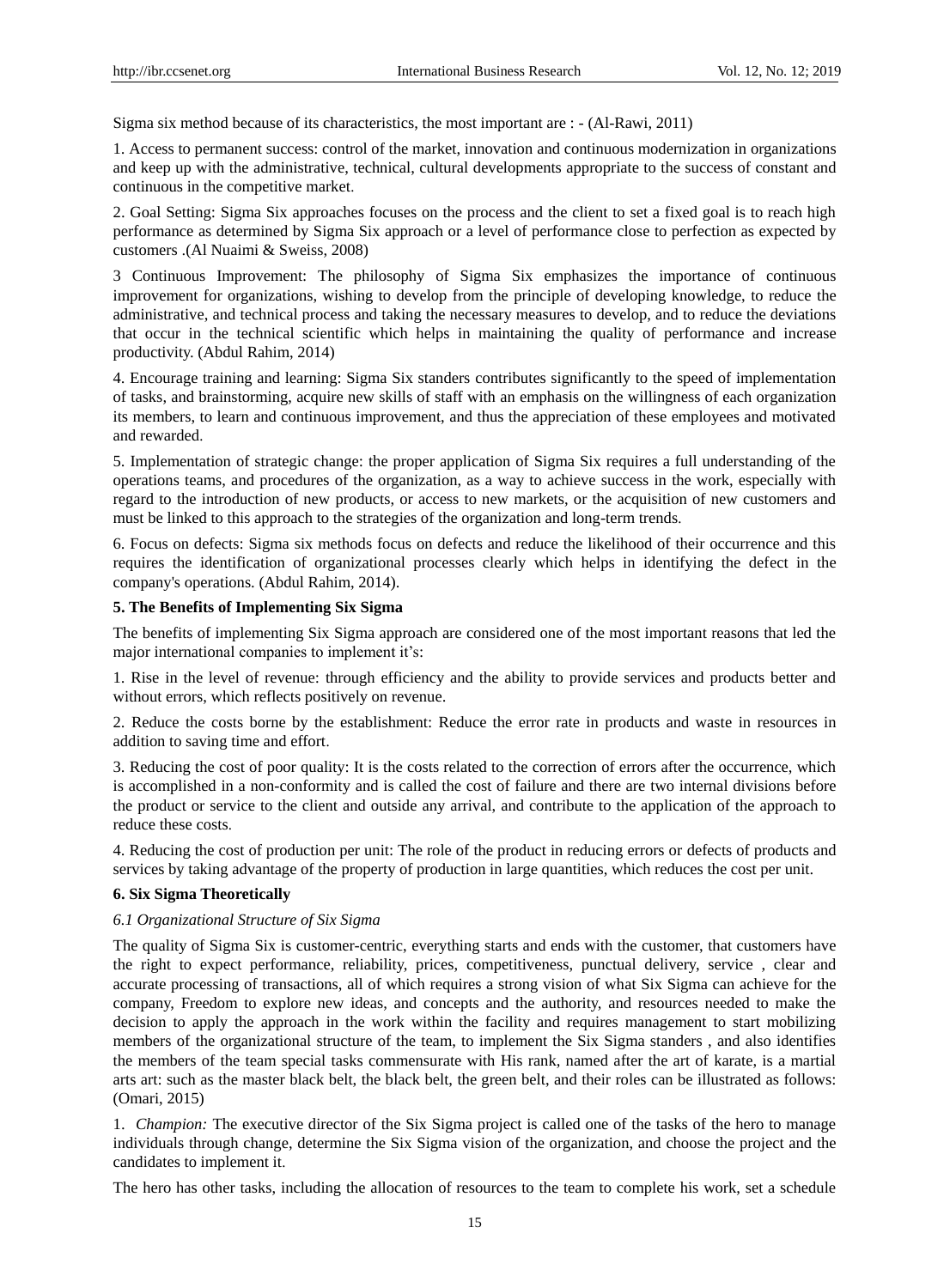for the team to complete the project and evaluate the team's efforts, and also the necessary communications to move forward with the project and develop a road map for the implementation of Sigma Six.

2. *Master Black Belt*: Black Belt President participates the hero or sponsor of the project in some tasks, and has knowledge and understanding in the overall picture of the activity of the institution, and have a certificate of the Black Belt President, and the role of providing training and development at various levels of the institution, and help identify Projects, lead black belts in project work and support, participate in project reviews to provide technical expertise, assist in training and accreditation of black belts, assume key leadership programs, and facilitate the exchange of best practices in all organization facilities.

3. *Black Belt*: Black belt represents the person expert in the strategy of penetration, and the roles of several of the most important to identify obstacles and lead teams implementation of the project and guide, and reporting on each stage to the appropriate leadership levels.

4. *Green Belt:* The so-called trained employees who will lead the improvement teams, where they spend part of their time to complete the projects, but in return they will maintain their work and their basic responsibilities and can spend the green belt from 10 to 50% of their time on their projects and this depends on Their main business.

5. *Yellow Belt* (yellow belt): The yellow belt is called the project team members who work in Sigma six part-time projects part-time and yellow belt is the employee who received training in the basics of Sigma six during the full two or three days and has a greater understanding of the processes using Six Sigma tools and simple techniques.

6. *Executive leader* (implementation leader): It is the executive leader, where he carries out the full efforts of Sigma Six and usually holds the position of Vice President, which takes upon himself the development of Sigma Six vision within the framework of the company's business strategy, and his tasks are summarized in the following (remove obstacles and reduce resistance to change Encouraging others to respond to change, monitor results and share black belts in reviewing project outcomes, and must have strong leadership skills.

## **7. Health Services**

## *7.1 Health Service Concept*

The health service is the key to achieving health for all, and this has been confirmed by the Alma-Ata Declaration since 1977. It is also part of the development required to achieve social justice. It is the first contact of the people with the health care system. Although health services can be bought and sold, health cannot be traded. Good health is defined as a state of complete physical and mental health. Live and treat these problems if they occur.

#### *7.2 Health Service Characteristics*

The health services provided by hospitals have a number of characteristics that distinguish them from other services where the specificity of those services reflects the way in which the service can be provided to customers in terms of the following:- (Bakri, 2015)

1. The services of the hospital are characterized by being aimed at achieving a public benefit to various parties and beneficiaries, whether individuals or organizations.

6. The medical service is characterized by a high degree of quality because of its association with human life.

3. Government laws and regulations affect the operation of health institutions and hospitals, in particular, whatever their dependence.

1. Decision-making power in health organizations is somewhat distributed between management and physicians. Unlike business organizations, decision-making power is handled by one person or a group of people representing the power of management.

2. Health service can only be provided in the presence of the patient himself. This requires direct contact between the hospital and the beneficiary of the health service.

3. Because health services are linked to humans, they do not adopt the same standards as other services.

7. The fluctuation of demand for health services in the hours of the day or week requires the provision of health service to its applicants because it cannot apologize for the provision of those who need it

#### *7.3 Health Services Provided by the Jordanian Ministry of Health*

The Ministry of Health is one of the most important health sectors provide health services to citizens which concerned improving the quality of health services, continuing to work for all hospitals and health centers, to get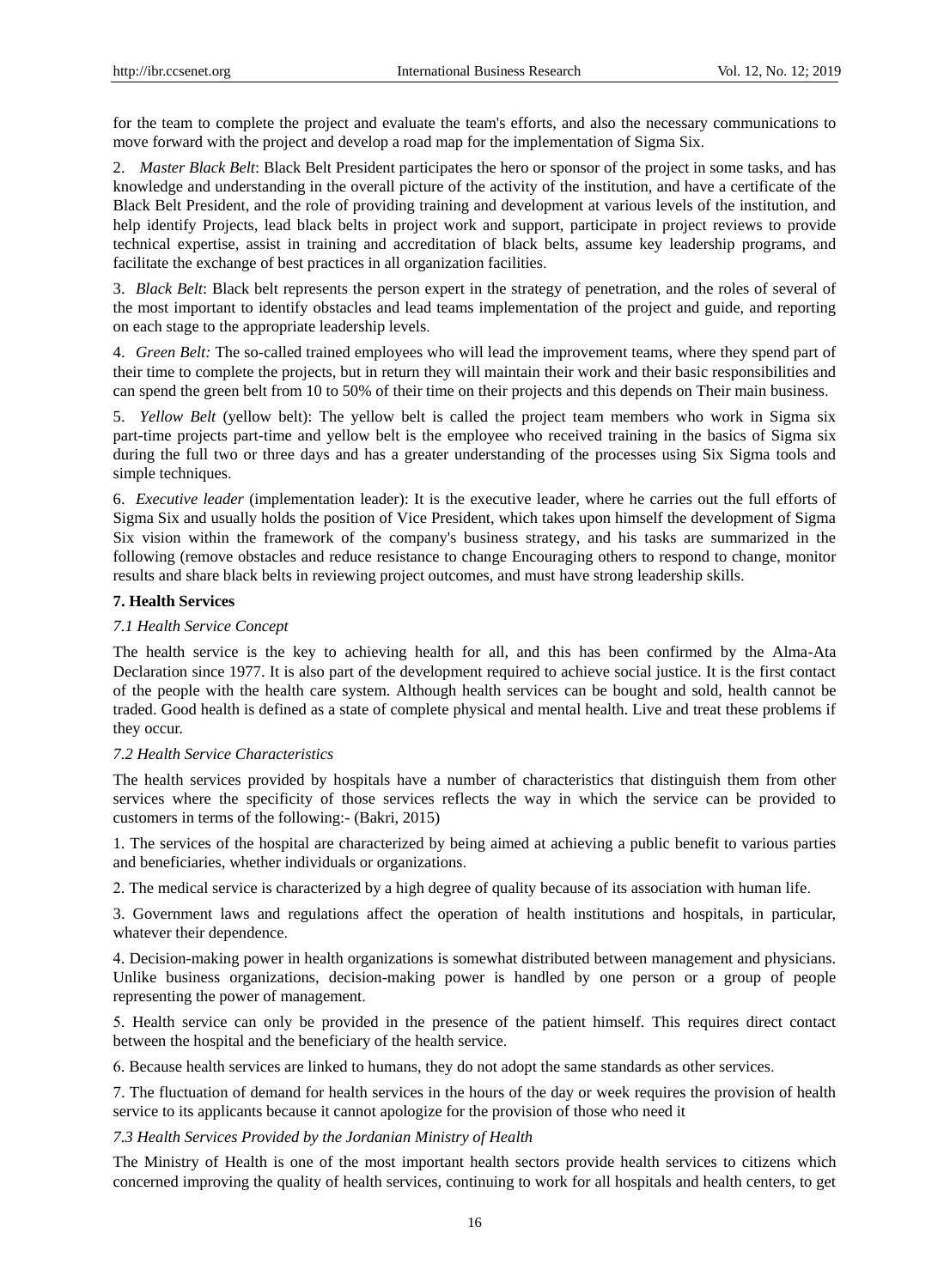accreditation, and to reduce the steady increase in the increasing rates of non-communicable diseases, and reduce their complications, strive to contribute to universal health coverage, Completing computing and electronic linking projects in addition to supporting all possible measures to contribute to the promotion of medical tourism, controlling spending and directing it towards priorities to contribute to stimulate economic growth and promote sustainable development. MOH, in line with the vision of Jordan 2025. (Ministry of health strategy,2018-2012)

7.3.1 Types of Health Services Provided by the Jordanian Ministry of Health

The Ministry of Health provides many services, including primary health care services, which are provided through a wide network of comprehensive, primary and secondary health centers, communicable and no communicable diseases, in addition to mental health and addiction services, reproductive health, health awareness and information programs, environmental and occupational health, and health. School, secondary and advanced health care, medical and nursing services, specialized, laboratory, ambulance, emergency, radiology services, blood transfusion. Pharmacy, quality and reliability .(strategy of ministry of health ,2018-2012)

#### **8. Health Service Quality**

#### *8.1 Health Service Quality Concept*

There are many definitions of the concept of quality and service, those who defined it as (a dynamic situation associated with physical products and services and individuals and processes and the surrounding environment to match expectations. (Al-dradka, 2002)

It has been defined by the British Standards Institute (BSI) "a set of qualities, features and properties of the product or service to satisfy and satisfy the urgent and necessary needs". (Abu El Nasr, 2009).

Accordingly, the quality as a simple concept refers to the quality of work and performance, which reflects positively on the client by obtaining his requirements and needs in the right form and quality required.

*8.2 Dimensions of the Quality of Health Services*

The dimensions of Sigma Six are divided into the following: (Issawi et al. 2018)

1. Continuous improvement: In the field of health services, it is an administrative philosophy aimed at continuously developing processes and activities related to machinery, tools, materials and personnel.

6. Response: In the field of health services, it means the ability, willingness and willingness of the service provider to continuously provide the service to the beneficiaries when they need it.

0. Reliability: means the ability of the health service provider (doctor, nurse, etc.) to perform the promised health service in a reliable manner.

1. Guarantee: In the field of health service is the result of accreditation or trust of patients with doctors and hospital staff, and confidence in their qualifications and ability.

5. Concrete: In the field of quality of health service, the following elements are included: Clean medical offices, hospital staff using standard means or machines, and prescriptions (medicines and medical supplies) should be easy to understand.

#### **9. Previous Studies**

(*Alqatawneh et al,2019*): " Six sigma application in Healthcare logistics " a Framework and a Case Study aimed to develop a proposed, framework for how to apply Sigma Six in the scope of healthcare logistics" researchers have used the study methodology One of the most important findings of the study, was the selection of the Six Sigma project to improve healthcare logistics ,one of the recommendations of the study was to use it to pave the way for further future research to clarify the ways in which Six Sigma is used in the field of improvement Health care Logistics.10

(*Ahmad et al, 2017*): "Effects of Six Sigma initiatives in Malaysian private hospitals" the studying aimed at applications of Six Sigma methodology, in Malaysian private hospitals, by measuring Six Sigma initiatives of private hospitals based on demographic composition such as Sex, Attitude and Work Experience Randomized stratified samples were used to collect data from eight hospitals, descriptive analysis and independent t-test and ANOVA samples were conducted in one direction using SPSS version 23, and from the results of this study, male respondents have a better perception of four aspects of Six Applications. Sigma such as process optimization tools, process optimization methods, Management of quality improvement activities and the formal planning process compared to the respondents, one of the most important recommendations is the continuous pursuit of knowledge in the field of Six Sigma using the strength of the relevant theories and basic principles of Six Sigma.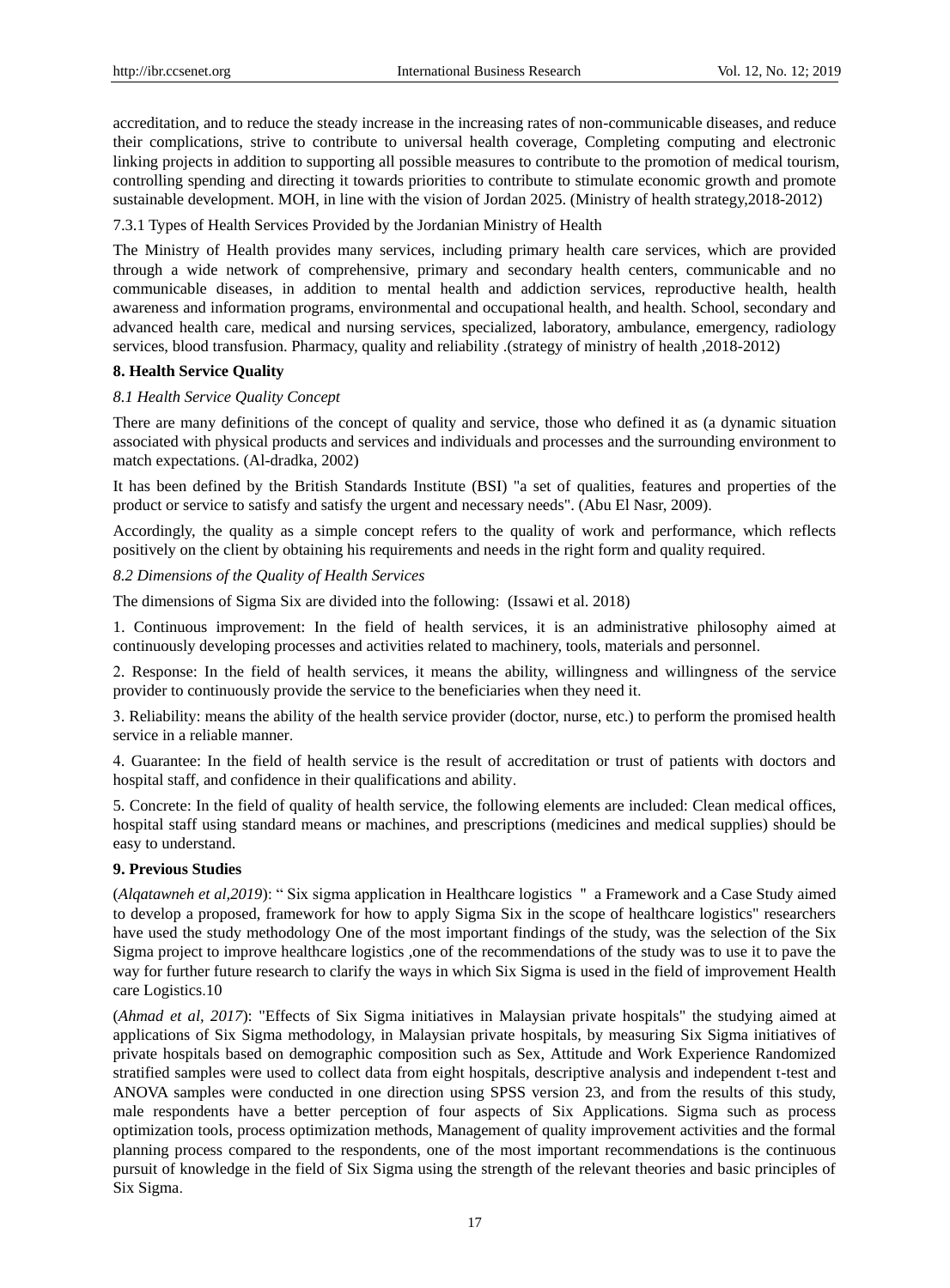*(Khalil, et al, 2014):* Requirement for implementing six sigma approach in "Jordanian pharmaceutical industry, This study aimed to prove the key factor in making the application of Sigma Six in pharmaceutical factories possible, the exploratory method was used by designing Questionnaire to collect information on the trends of managers in pharmaceutical manufacturing factories, the most important results of the study that the key factor is the support and commitment of senior management and its role in cultural change in this concept, and the most important recommendations of the study to provide adequate support to achieve the objectives of Sigma six in addition to the need to train and educate workers in this concept.

## **10. Research Methodology**

## *10.1 Study Hypothesis*

Based on the study questions, to achieving the desired objectives, the following hypotheses have been formulated:

#### **Main Hypothesis**

 $(H<sub>0</sub>)$ : There is no statistically significant effect at the level of significance (P≤0.050) of the Sigma Six Approaches with its combined dimensions (commitment and management support, feed feedback and measurement, continuous improvement, processes and systems, human resources) in improving the quality of health services by its combined dimensions (response). (Reliability, Tangibility) in Jordanian Ministry of Health.

A number of sub-hypotheses emerge from this hypothesis:

- 1. (H<sub>0</sub>1-1): There is no statistically significant effect at the level of significance (P≤0.050) of the Sigma Six methodology by its combined dimensions on the response in improving the quality of health services in the Ministry of Health.
- 2. (H<sub>0</sub>1-2): There is no statistically significant effect at the level of significance (P≤0.050) of the Sigma Six curriculum standards by its combined dimensions on reliability to improving the quality of health services in the Ministry of Health.
- 3. (H<sub>0</sub>1-3): There is no statistically significant effect at the level of significance (P≤0.050) of the Sigma Six approach criteria on tangibility to improve the quality of health services in the Ministry of Health.





## Dependent variable

Figure (1) the study model prepared by the researcher based on the following references:

-Independent variable (Sigma six) : (Melhem, 2014), (Ahmed, 2017), (Naimi and Sweiss, 2008), (Tawfik, 2008)  $(Omari, 2011)$ 

- The dependent variable (quality of services): (Taie et al., 2009)

Figure 1. the study model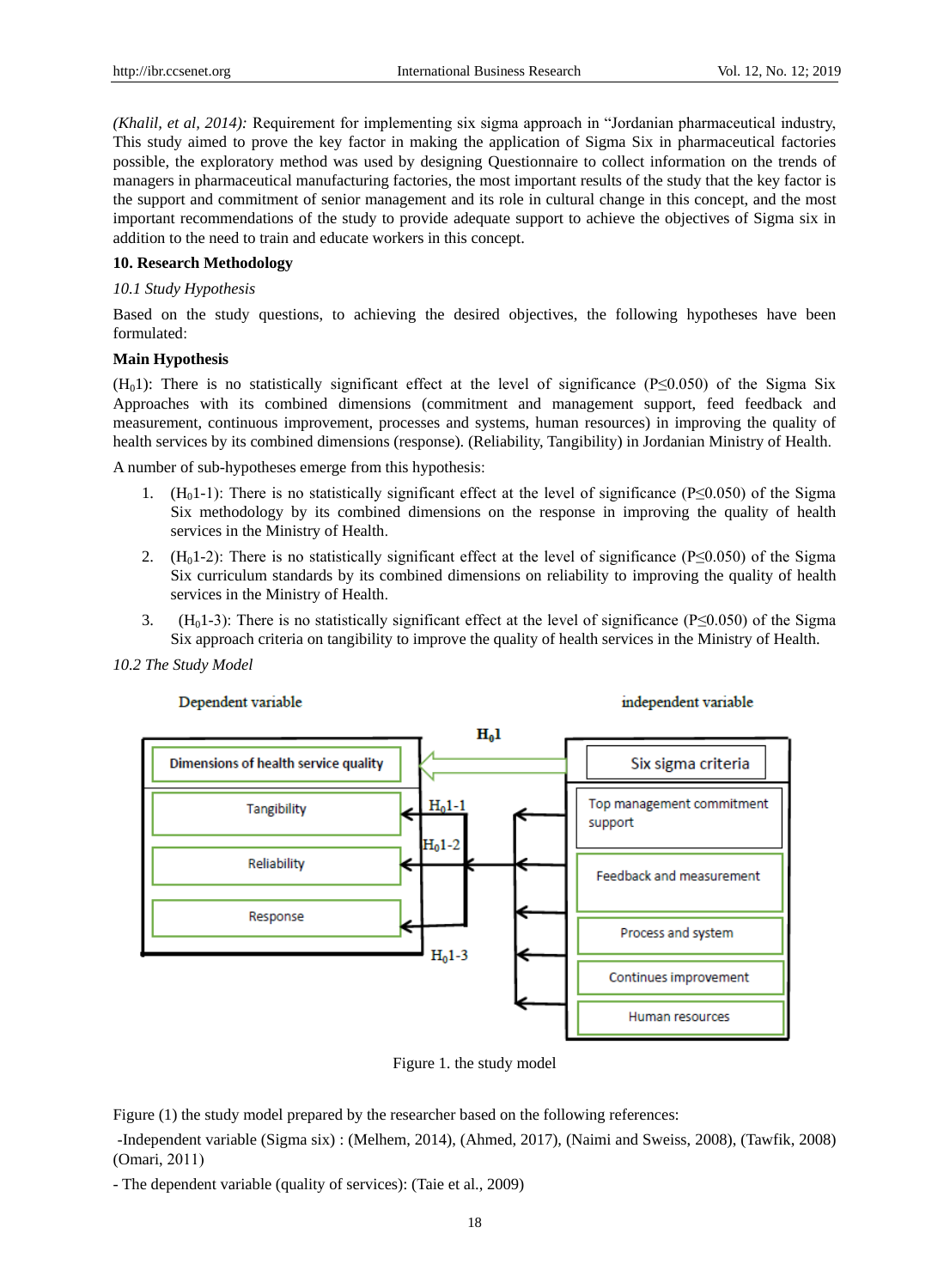#### *10.3 Terms of Study / Procedural Definitions*

For the purposes of the present study, the procedural definitions of the dependent and dependent variable will be as follows:

*-Six Sigma Approach*: A quantitative approach to improve the quality of service in the Ministry of Health, by improving the leadership style, performance levels through the use of a number of mathematical equations to measure , determine the success of the Ministry of Health in its work.

- *Top Management*: It is the highest administrative levels in the Ministry of Health and concerned with planning, guidance, monitoring the overall results of the Ministry and the amendment of strategic plans.

- *Feedback and Measurement*: It is one of the evaluation methods used by the Ministry of Health to collect information on levels of performance and achievement, identify weaknesses and shortcomings and take corrective actions for errors and performance.

- *Continuous improvement*: One of the strategies followed by the Ministry of Health to improve its performance and , reduce waste in its resources, of time ,expenses , operational costs, to achieve the highest levels of performance required.

- *Human Resources*: Human resources refers to the people working in the Ministry of Health, at various levels of management, where the Department of Human Resources is concerned with the management ,of these people through certain methods, and strategies that work to raise, the performance of employees and solve the problems of work and achieve the ministry 's desired objectives.

- *Operations and systems*: Includes a set of operations and activities carried out by the organization with the aim of providing service to customers.

- *Quality of health service*: The researcher believes that the quality of health service is represented by, a set of policies , procedures to provide health care services to the beneficiaries in a systematic, and objective manner and solve ,the problems in a scientific way, through the workers in health organizations, who use their skills and expertise and health care techniques available to them, to meet the needs of patients Ensures the best results at the right time and place at the lowest possible cost.

- *Reliability*: The reliability of the researcher's point of view indicates, the ability of the service provider organization ,to perform the service promised by the client ,with a high degree of health, accuracy, time and performance.

- *Quality:* A set of characteristics enjoyed by the product that affects its ability to meet the stated and implied needs and the ultimate goal of service recipients' requirements and satisfaction.

- *Concrete*: The researcher means the physical facilities, associated with the provision of health service in the Ministry of Health, such as equipment, personnel, lighting, decoration, which is an influential element, in the patient's perception of the quality of service and build mental image of the service.

#### *10.4 Study Determinants*

*Time Limits*: The duration of the study procedures was determined in the summer semester of the academic year 2018/2019.

*Spatial limits*: the study is limited to senior management in the Ministry of Health.

Scientific *Limits*: The present study was limited to addressing the criteria of Sigma Six, represented by (commitment and support to management, feedback and measurement, continuous improvement, processes and systems, human resources) and the dimensions of the quality of health services ,represented by (reliability, response, tangibility).

#### **11**. **Sampling and Data Collection**

*Type and nature of the study*: The study used the descriptive analytical methodology as a method of data collection, illustrative in terms of purpose. Syllabus is considered in terms of time horizon because it takes place on a sample at one time.

*Strategy used in research:* The researcher used the survey or sampling strategy as one of the most commonly used strategies in human and social research, as it allows the collection of a large amount of data, and we can obtain standard data that allows easy comparison and enable us to quantify them using descriptive statistics to reach the relationships between variables. (Najjar et al., 2018)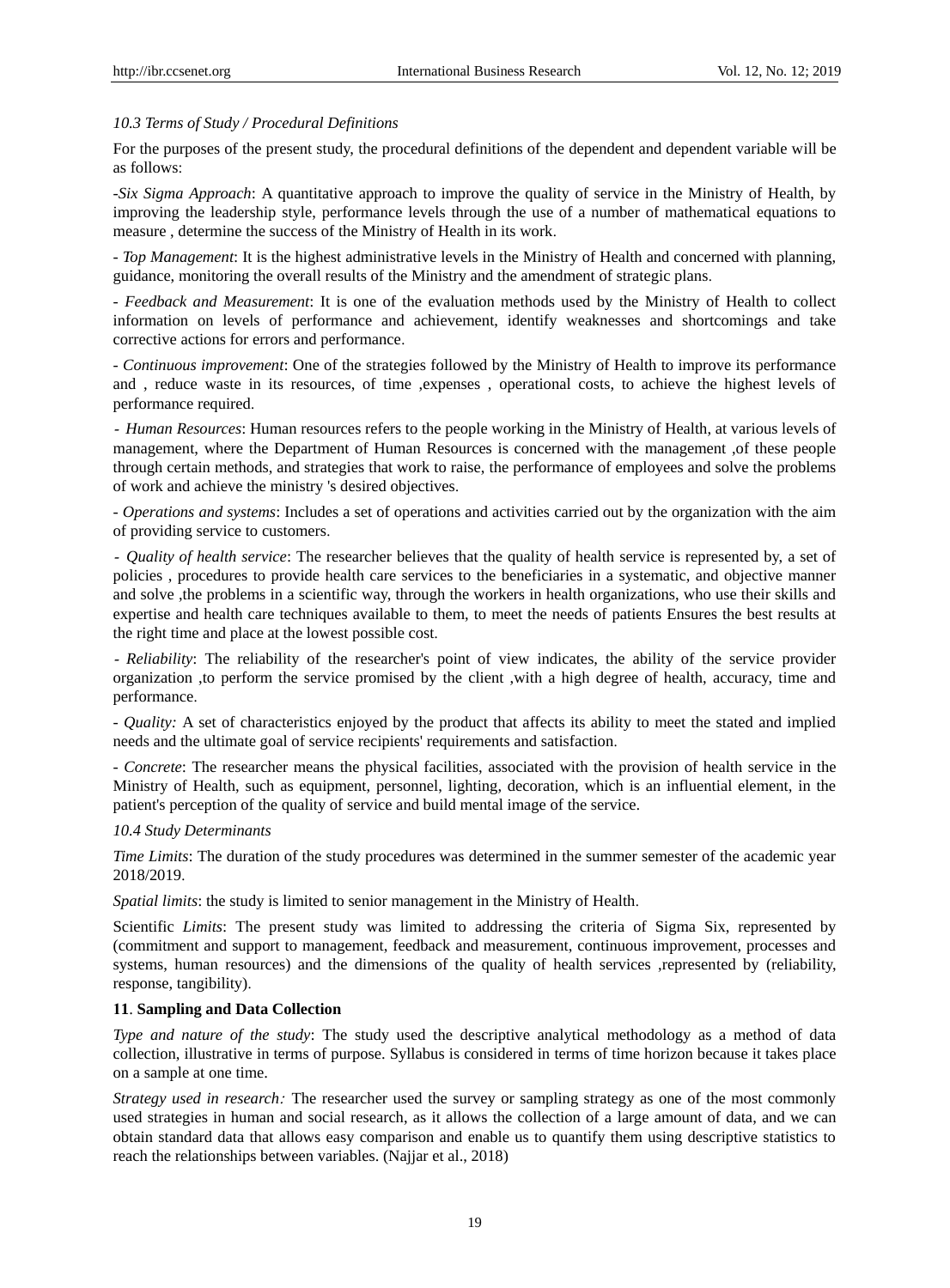## **12. Sample Study**

*Study community*: The study community consists of all employees at the top level of management in the Jordanian Ministry of Health (Center) and the number (57) employees.

*Sample of the study*: The researcher adopted Comprehensive survey method so that it is representative of each element of society without bias of the researcher due to the limited study population, the researcher has followed the method of comprehensive survey by distributing the questionnaire to all vocabulary of the study where the (57 A questionnaire distribution on all employees in the administration, who holds a job title manager and director of the Department and Assistant Secretary-General and the number of (57) employees and 41 questionnaires were recovered, about (0.719) .% Of the study sample]

*Analysis Unit*: The analysis unit consisted of employees at the higher administrative levels in the Jordanian Ministry of Health, where the data were analyzed using SPSS and using the following tests:

- Cronbach Alpha Coefficient to ensure the reliability and stability of the scale.
- Analysis of multiple linear regression and descriptive statistics (arithmetic mean, standard deviation, iterations and percentages.
- Data Collection Method (Study Tool):
- The researcher adopted the descriptive analytical method , the method of study applied and adopted several methods to collect the necessary data represented by the following:
- Secondary data: The data related to the subject of the study was collected through books, references, studies, previous research, letters and theses related to the subject of the study.
- Preliminary data were collected through a field study based on a questionnaire designed for the purposes of the study using the Likert scale which divided to.

Section I: Demographic data of the respondent.

Section II: paragraphs of the questionnaire and divided into two dimensions (48) paragraphs distributed as follows:

The first dimension: It was represented by a set of questions related to the standards of Sigma Six (namely, support and commitment of senior management, reverse feeding and measurement, continuous improvement, processes and systems, human resources) about (30) paragraph.

The second dimension: It was represented by questions associated with the dimensions of the quality of health services and divided into (response, tangibility, reliability) about (18) paragraph.

#### **13. The Relevance of the Study Model to the Statistical Methods Used**

To test the suitability of the study model, linear regression analysis and parameter tests, multiple linear correlation and autocorrelation, multicollinearity were tested as follows:

## *13.1 Multicollinearity Test*

This phenomenon indicates that there is an almost complete linear correlation between two or more variables, which amplifies the value of the R2 coefficient and makes it greater than its actual value.

| Operation<br>and | HR<br>Continues<br>improvement |           | Feedback and<br>measurement | Management<br>commitments and | Variable                   |
|------------------|--------------------------------|-----------|-----------------------------|-------------------------------|----------------------------|
| systems          |                                |           |                             | support                       |                            |
|                  |                                |           |                             | 1.000                         | Management commitments and |
|                  |                                |           |                             |                               | support                    |
|                  |                                |           | 1.000                       | $0.769**$                     | Feedback and measurement   |
|                  |                                | 1.000     | $0.880**$                   | $0.785**$                     | Continues improvement      |
|                  | 000.1                          | $0.814**$ | $0.829**$                   | $0.669**$                     | HR                         |
| 1.000            | $0.815**$                      | $0.770**$ | $0.799**$                   | $0.738**$                     | Operation and systems      |

Table 2. correlation matrix of independent variables

Table (2) shows that the highest correlation coefficient was between the two variables (feedback and measurement) and (continuous improvement), which reached (0.880), which is greater than (0.80), this may indicate the existence of the phenomenon of multiple linear correlation between the variables. The value of the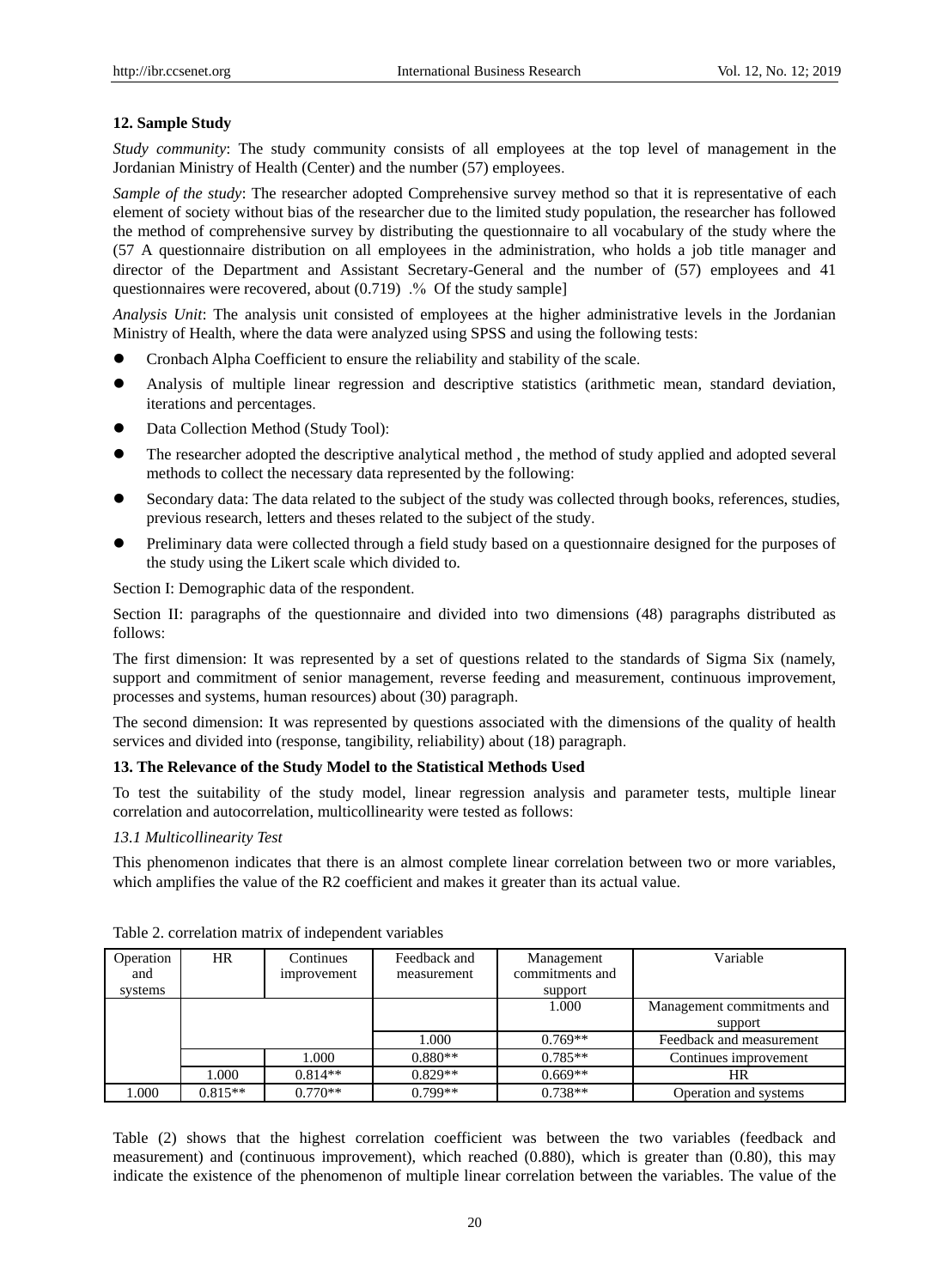correlation coefficient exceeding 0.80 is an indication of the problem of multiple linear high correlations.

To confirm the previous result, the coefficient of variance inflation was calculated for each of the independent variables to ensure a multiple linear correlation. The results were as follows:

| Tolerance | VIF   | Variable                           |
|-----------|-------|------------------------------------|
| 0.324     | 3.082 | Management commitments and support |
| 0.170     | 5.866 | Feedback and measurement           |
| 0.178     | 5.607 | Continues improvement              |
| 0.228     | 4.386 | HR                                 |
| ) 259     | 3.862 | Operation and systems              |

Table 3. Multiple correlation test results between independent variables

Table (3) shows that the values of the variance inflation factor were all greater than the number 1 and less than the number 10, and the value of (Tolerance) was limited between the number 0.1 and the number 1, which indicates that there is no problem of multiple linear correlation between the variables of the study.

#### *13.2 Validity and Stability of the Study Tool*

The study tool has been subjected to a number of tests as follows:

-The questionnaire of the study instrument: The questionnaire was presented to a group of specialized arbitrators in order to express their opinion and in the light of the suggestions and observations made by the arbitrators, the researcher made the required adjustments. A number of observations were taken, which included an amendment to the wording of some paragraphs in terms of construction, language and content.

-Cronbach Alpha Coefficient was calculated to ensure the reliability and stability of the scale of the study variables and dimensions and the study tool as a whole, to determine the consistency of the answers; the results were as follows:

| Alpha value | Number of paragraphs | <b>Dimension</b>                            | <b>Number</b> |
|-------------|----------------------|---------------------------------------------|---------------|
| 0.863       |                      | support and commitment of senior management |               |
| 0.941       |                      | feedback and Measurement                    |               |
| 0.912       |                      | Continuous Improvement                      |               |
| 0.907       |                      | <b>Human Resources</b>                      |               |
| 0.864       |                      | Processes and Systems                       |               |
| 0.972       | 30                   | <b>Sigma Six Standards</b>                  |               |
| 0.893       |                      | Response                                    |               |
| 0.790       |                      | Reliability                                 |               |
| 0.873       |                      | Intangibility                               |               |
| 0.923       | 18                   | <b>Health services quality dimensions</b>   |               |
| 0.973       | 48                   | All paragraphs                              |               |

Table 4. Coherence coefficient values for the study instrument paragraphs

From Table (4), the values of the internal coefficient of Cronbach's alpha coherence for the study instrument ranges (0.790 - 0.972), and the value of alpha for all paragraphs was (0.973). Study, the reliability and reliability of the study tool for statistical analysis.

#### **14. Data Analysis and Hypothesis Testing**

<sup>11</sup>*.1 Characteristics of Sample Study*

This section includes a description of the demographic and demographic characteristics of the study sample.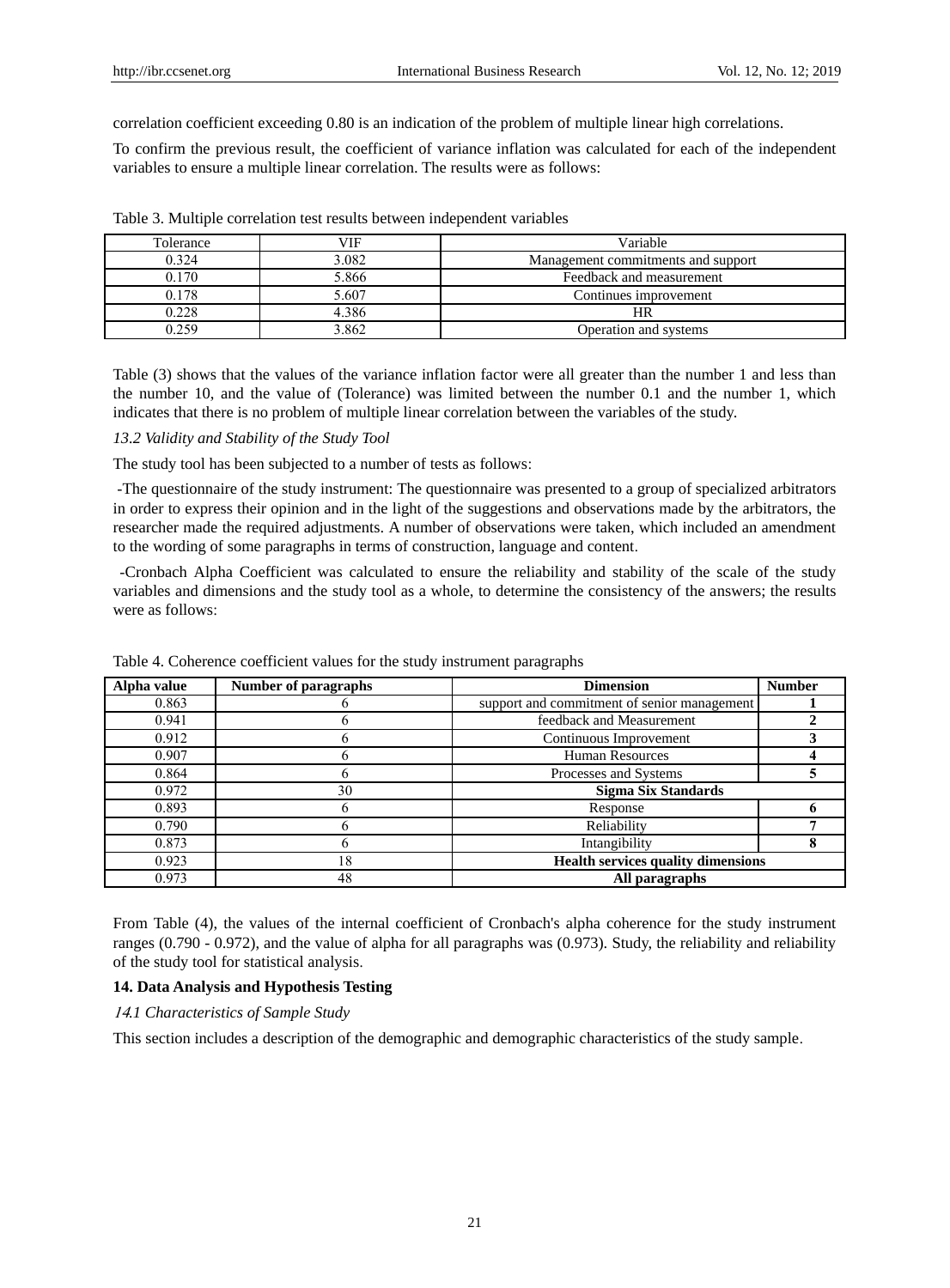| Percentage | Frequency | Category                           | Variable                 |
|------------|-----------|------------------------------------|--------------------------|
| 61.0       | 25        | Male                               | Gender                   |
| 39.0       | 16        | Female                             |                          |
| 100        | 41        | Total                              |                          |
| 7.3        | 3         | <b>Assistant Secretary General</b> | Job Title                |
| 9.8        | 4         | Director of Administration         |                          |
| 82.9       | 34        | Manager                            |                          |
| 100        | 41        | Total                              |                          |
| 24.4       | 10        | less than 5 years                  | <b>Years of senior</b>   |
| 9.8        | 4         | Less than 10 years                 | management               |
| 29.3       | 12        | - 10 Less than 15 years            | experience               |
| 36.5       | 15        | 15 years and above                 |                          |
| 100        | 41        | Total                              |                          |
| 0.0        | $\theta$  | Diploma                            | <b>Educational Level</b> |
| 58.5       | 24        | Bachelor's degree                  |                          |
| 24.4       | 10        | Master                             |                          |
| 17.1       | 7         | Doctorate                          |                          |
| 100        | 41        | Total                              |                          |

Table 5. Duplicates and percentages of the demographic and demographic characteristics of the study sample:

It is clear from Table (5) that the category (males) constituted the largest proportion of the sample of the study sample, where they reached (61.0%), while the category (females) accounted for (39.0%) of the study sample, and this indicates that the vast majority Of the workers at the higher administrative levels are males, this may be due to the precedence of men for women to the labor market, and given the data and requirements of leadership and administrative positions, which may not be available to females.

And that the largest proportion of the sample of the study sample (Director), which reached (82.9%), and this corresponds to the nature of the organizational pyramid in modern organizations, where the number increases as we move to the base of the pyramid, and vice versa.

The sample (15 years and above) constituted the largest percentage of the sample (36.5%), followed by the experience category (10 - less than 15 years), which amounted to (29.3%). An indication that the senior management in the Jordanian Ministry of Health has sufficient experience to assume senior management positions and carry out their duties and duties and reflects their ability to absorb and quickly understand the Sigma Six standards.

Finally, we find that the category of holders of the first university degree (bachelor) has made up the majority of the sample of the study, where the proportion (58.5%) and this indicates a good percentage of the higher academic levels within the higher management levels.

## *14.2 Analysis of Study Tool Paragraphs*

First: Description of Independent Variables, Six Sigma Method Criteria:

To compare the dimensions of the Six Sigma Curriculum Standards, the following table was prepared:

| relative<br><i>importance</i> | rank | standard<br>deviation | Arithmetic | <b>Variable</b>                       | <b>Number</b> |
|-------------------------------|------|-----------------------|------------|---------------------------------------|---------------|
| medium                        |      | 0.703                 | 2.817      | top management commitment and support |               |
| medium                        |      | 0.921                 | 3.024      | Intermediate feedback and measurement |               |
| medium                        |      | 0.824                 | 3.093      | Continuous Improvement                |               |
| medium                        |      | 0.813                 | 2.659      | Processes and systems                 |               |
| medium                        |      | 0.758                 | 2.654      | <b>Human Resources</b>                |               |
| medium                        |      | 0.734                 | 2.850      | Six Sigma curriculum standards        |               |

Table 6. Arithmetic averages, standard deviations, grades and relative importance of Sigma Six standards

We note from the previous table that the overall average of the Sigma Six curriculum standards in terms of relative importance is average, where the average was (2.850) and a standard deviation of (0.734). After (continuous improvement) was ranked first with an average of (3.093) and standard deviation (0.824) and medium relative importance, while (human resources) was ranked last with an average of (2.654) and standard deviation (0.758) and of relative importance.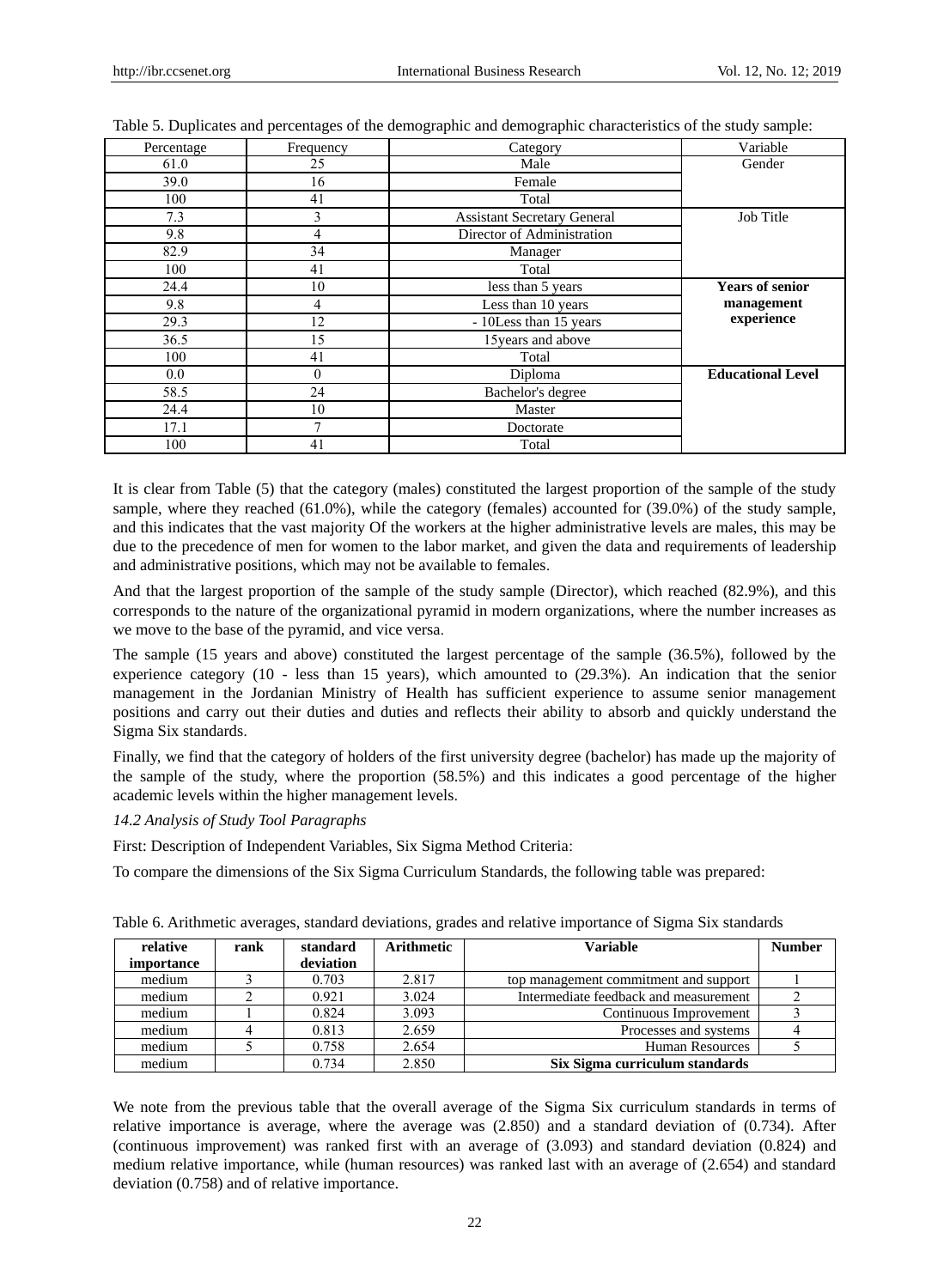- Description of dependent variables, quality of health services:

To compare the dimensions of the quality of health services, the following table was prepared:

Table 7. Arithmetic averages, standard deviations, grades and relative importance of health service quality dimensions

| Relative importance | Rank | <b>Standard Deviation</b> | Arithmetic | Variable Mean                     | Number |
|---------------------|------|---------------------------|------------|-----------------------------------|--------|
| Medium              |      | 0.735                     | 3.008      | Response                          |        |
| Medium              |      | 0.641                     | 3.085      | Tangibility                       |        |
| Medium              |      | 0.651                     | 2.967      | Reliability                       |        |
| Medium              |      | 0.585                     | 3.020      | <b>Ouality of health services</b> |        |

We note from the previous table that the overall average of the quality of health services in terms of relative importance is average, where the overall average (3.020) and standard deviation (0.585). After (tangibility) was ranked first with an arithmetic mean of (3.085) and standard deviation (0.641) and medium relative importance, while (reliability) was ranked last with an arithmetic mean (2.967) and standard deviation (0.651) and of relative importance.

#### *14.3 Test Hypotheses of the Study*

### The main hypothesis:

 7H0 "There is no statistically significant effect at the level of significance (P≤0.050) of the Sigma Six Criteria with its combined dimensions (management commitment and support, reverse feeding and measurement, continuous improvement, processes and systems, human resources) on improving the quality of health services by its dimensions(Tangible, responsive) at the Jordanian Ministry of Health.

To test the main hypothesis and its subdivisions, multiple linear regression analysis was used.

H01: There is no statistically significant effect at the level of significance ( $P \le 0.050$ ) of the Sigma Six curriculum standards by its combined dimensions on the response in improving the quality of health services in the Ministry of Health.

|          |       | <b>Coefficients</b> |       | <b>ANOVA</b>                                   | Model<br><b>Summery</b> |    | variable |       |       |                 |
|----------|-------|---------------------|-------|------------------------------------------------|-------------------------|----|----------|-------|-------|-----------------|
| $Sig$ t* | T     | Standard<br>error   | B     | <b>Statement</b>                               | $Sig F^*$               | Df | F        | $R^2$ | R     |                 |
| 0.001    | 3.476 | 0.192               | 0.669 | Senior management<br>commitment and<br>support | 0.000                   | 5. | 11.199   | 0.615 | 0.784 | <b>Response</b> |
| 0.772    | 0.291 | 0.203               | 0.059 | Feedback and<br>Measurement                    |                         |    |          |       |       |                 |
| 0.012    | 2.646 | 0.221               | 0.586 | Continuous<br>Improvement                      |                         |    |          |       |       |                 |
| 0.458    | 0.750 | 0.198               | 0.149 | Operations and<br><b>Systems</b>               |                         |    |          |       |       |                 |
| 0.064    | 1.912 | 0.200               | 0.382 | <b>Human Resources</b>                         |                         |    |          |       |       |                 |

Table 8. Impact test results (Six Sigma curriculum criteria) on response

\*The effect is statistically significant at (p≤0.05).

The results of table (8) indicate that the correlation coefficient ( $R = 0.784$ ) indicates the relationship between the independent variables and the dependent variable, and the effect of the independent variables (Sigma Six Criteria criteria) on the dependent variable (response) is statistically significant, where the value of F calculated (11.199), and the level of significance (Sig  $= 0.000$ ), which is less than 0.05, where it appeared that the value of the coefficient of determination  $(R2 = 0.615)$  It indicates that  $(61.5%)$  of the variance in (response) can be explained by the variance in ( The Sigma methodology criteria are six (combined), and the table of transactions showed that the value of B at the dimension (commitment and support of senior management) was (0.669) and the value of t at (3.476), and the level of significance (Sig = 0 .001), indicating that the effect of this dimension is significant. And that the value of B at the dimension (feedback and measurement) was (0.059) and the value of t at (0.291), and the level of significance (Sig  $= 0.772$ ), which indicates that the effect of this dimension is not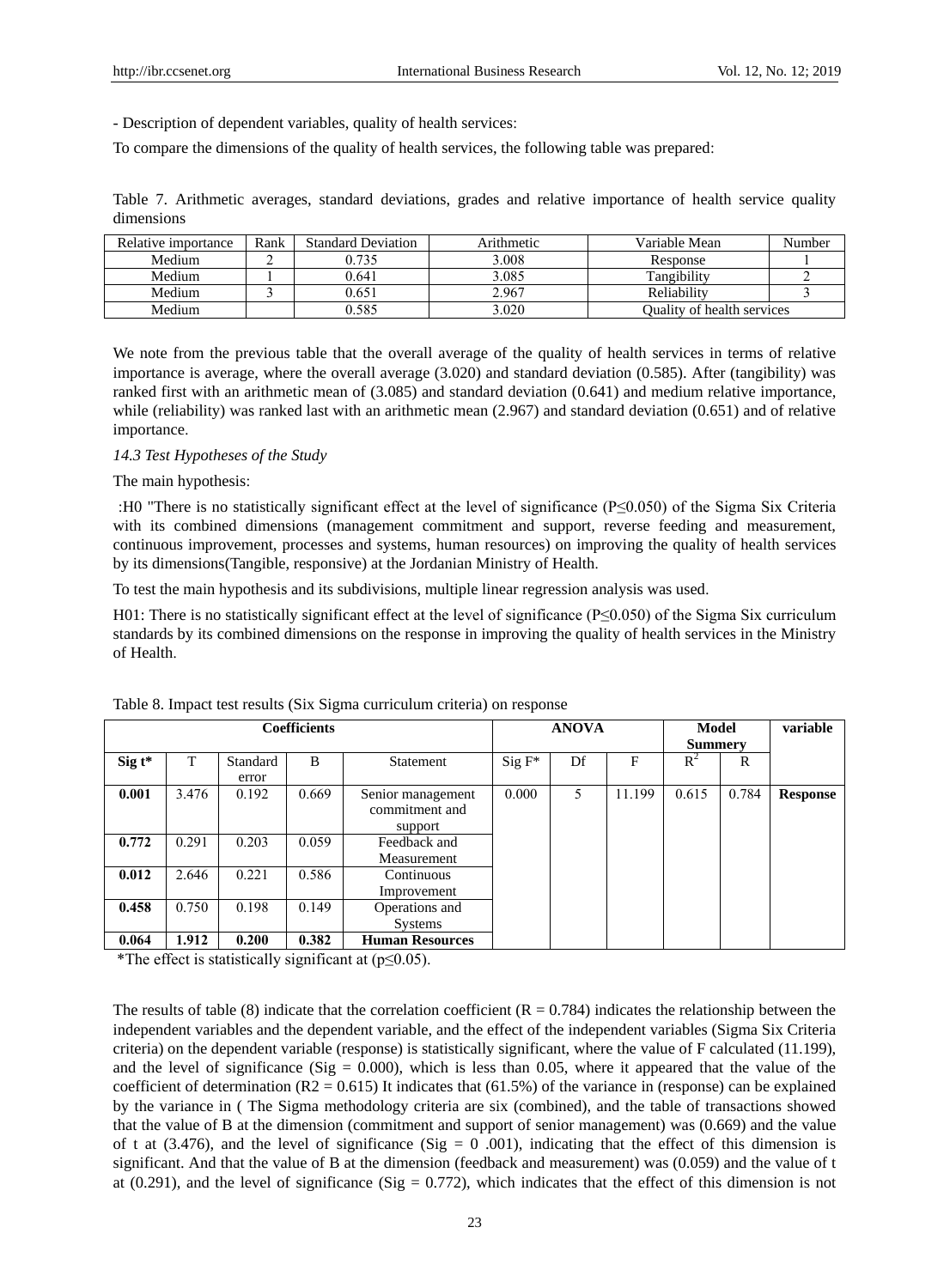significant. The value of B at (Continuous Improvement) was (0.586) and the value of t at (2.646), and the level of significance (Sig =  $0.012$ ), which indicates that the effect of this dimension is significant. The value of B at the dimension (processes and systems) (0.149) and t at (0.750), and the level of significance (Sig = 0.458), which indicates that the effect of this dimension is not significant. The value of B at the dimension (HR)

 $(0.382)$  and the value of t is (1.912), with a level of significance (Sig = 0.064), which indicates that the effect of this dimension is not significant

Based on the above, we reject the first nihilistic hypothesis and accept the alternative hypothesis:

"There is a statistically significant impact at the significant level (P≤0.050) of the Sigma Six curriculum standards by its combined dimensions (commitment and support of senior management, feedback and measurement, continuous improvement, processes and systems, human resources) on the response in improving the quality of health services in the Ministry of Health".

H02: There is no statistically significant effect at the significant level (P≤0.050) of the Sigma Six curriculum standards by its combined dimensions (commitment and support of senior management, reverse nutrition and measurement, continuous improvement, processes and systems, human resources) on the reliability in improving the quality of health services in the ministry of health.

|           |       | <b>Coefficients</b> |       |                        |           | <b>ANOVA</b> |       |       | Model<br><b>Summery</b> | variable    |
|-----------|-------|---------------------|-------|------------------------|-----------|--------------|-------|-------|-------------------------|-------------|
| Sig $t^*$ | т     | Standard            | B     | Statement              | $Sig F^*$ | Df           | F     | $R^2$ | R                       |             |
|           |       | error               |       |                        |           |              |       |       |                         |             |
| 0.296     | 1.061 | 0.200               | 0.213 | support of top         | 0.000     | 5            | 6.173 | 0.469 | 0.685                   | Reliability |
|           |       |                     |       | management             |           |              |       |       |                         |             |
| 0.503     | 0.677 | 0.211               | 0.143 | Feedback               |           |              |       |       |                         |             |
| 0.264     | 1.134 | 0.230               | 0.261 | Continuous             |           |              |       |       |                         |             |
|           |       |                     |       | Improvement            |           |              |       |       |                         |             |
| 0.074     | 1.841 | 0.207               | 0.380 | Operations and         |           |              |       |       |                         |             |
|           |       |                     |       | <b>Systems</b>         |           |              |       |       |                         |             |
| 0.252     | 164.  | 0.208               | 0.242 | <b>Human Resources</b> |           |              |       |       |                         |             |

Table 9. Impact test results (Sigma Six curriculum criteria) on reliability

\*The effect is statistically significant at (p≤0.05).

The results of table (9) indicate that the correlation coefficient ( $R = 0.685$ ) refers to the relationship between independent variables and dependent variable, and the effect of independent variables (Sigma Six Criteria criteria) on the dependent variable (reliability) is statistically significant, where the value of F calculated (6.173), and the level of significance (Sig  $= 0.000$ ) which is less than 0.05, where the value of the coefficient of determination ( $R2 = 0.469$ ) It indicates that (46.9%) of the variance in (reliability) can be explained by the variance in ( Six Sigma curriculum criteria) combined.

The transactions table showed that the value of B at the dimension (commitment and support of senior management) was (0.213) and the value of t at (1.061), and the level of significance (Sig = 0.296), which indicates that the impact of this dimension is not significant. The value of B at the dimension (feedback and measurement) was (0.143) and the value of t at (0.677), and the level of significance (Sig = 0.503), which indicates that the effect of this dimension is not significant. The value of B at (continuous improvement) was  $(0.261)$  and t at  $(1.134)$ , and the level of significance  $(Sig = 0.264)$ , which indicates that the effect of this dimension is not significant. The value of B at the dimension (processes and systems) (0.380) and t at (1.841), and the level of significance (Sig  $= 0.074$ ), which indicates that the effect of this dimension is not significant. The value of B at (human resources) dimension (0.242) and t at (1.164), and the level of significance (Sig  $=$ 0.252), which indicates that the effect of this dimension is not significant.

Based on the above, we reject the second hypothesis and accept the alternative hypothesis:

"There is a statistically significant impact at the significant level (P≤0.050) of the Sigma Six curriculum standards by its combined dimensions (commitment and support of senior management, reverse feeding and measurement, continuous improvement, processes and systems, human resources) on the reliability in improving the quality of health services in the Ministry of Health".

H03: There is no statistically significant effect at the significant level (P≤0.050) of the Sigma Six curriculum standards by its combined dimensions (commitment and support of senior management, reverse feeding and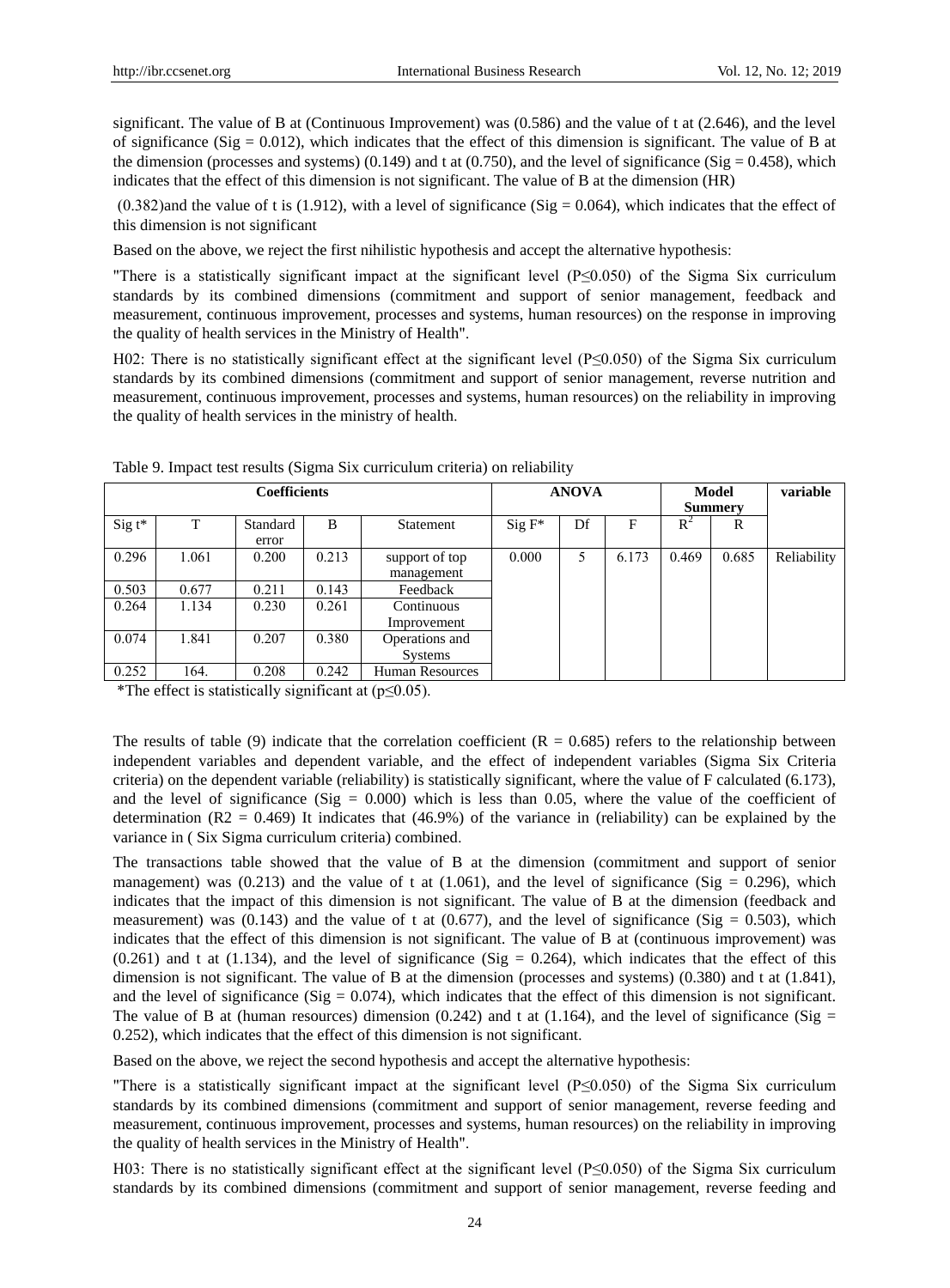measurement, continuous improvement, processes and systems, human resources) on the concreteity in improving the quality of health services in the ministry of health.

|                   |       | <b>Coefficients</b> |       |                   |           | <b>ANOVA</b> |       | <b>Model Summery</b> | variable |          |
|-------------------|-------|---------------------|-------|-------------------|-----------|--------------|-------|----------------------|----------|----------|
| $\text{Sig } t^*$ | T     | Standard            | B     | Statement         | $Sig F^*$ | Df           | F     | $R^2$                | R        |          |
|                   |       | error               |       |                   |           |              |       |                      |          |          |
| 0.253             | 1.161 | 0.210               | 0.244 | support of        | 0.002     | 5            | 4.633 | 0.398                | 0.631    | Tangible |
|                   |       |                     |       | top               |           |              |       |                      |          |          |
|                   |       |                     |       | management        |           |              |       |                      |          |          |
| 0.290             | .074  | 0.221               | 0.237 | Feedback          |           |              |       |                      |          |          |
| 0.090             | 1.742 | 0.242               | 0.421 | Continuous        |           |              |       |                      |          |          |
|                   |       |                     |       | Improvement       |           |              |       |                      |          |          |
| 0.659             | 0.445 | 0.217               | 0.096 | <b>Operations</b> |           |              |       |                      |          |          |
|                   |       |                     |       | and Systems       |           |              |       |                      |          |          |
| 0.008             | 2.830 | 0.218               | 0.617 | <b>Human</b>      |           |              |       |                      |          |          |
|                   |       |                     |       | <b>Resources</b>  |           |              |       |                      |          |          |

|  |  |  |  |  |  |  |  |  |  |  |  |  | Table 10. The results of the impact test (Six Sigma Curriculum Standards) on concrete |
|--|--|--|--|--|--|--|--|--|--|--|--|--|---------------------------------------------------------------------------------------|
|--|--|--|--|--|--|--|--|--|--|--|--|--|---------------------------------------------------------------------------------------|

The effect is statistically significant at  $(p \le 0.05)$ .

The results of Table (10) indicate that the correlation coefficient ( $R = 0.631$ ) indicates the relationship between the independent variables and the dependent variable, and that the effect of the independent variables (Sigma Six Criteria Methods) on the dependent variable (tangibility) is statistically significant. F calculated (4.633), and the level of significance (Sig =  $0.002$ ), which is less than 0.05, where the value of the coefficient of determination  $(R2 = 0.398)$  It indicates that (39.8%) of the variance in (tangibility) can be explained by the variation in (Six Sigma curriculum criteria) combined.

The table of transactions showed that the value of B at the dimension (commitment and support of senior management) was (0.244) and the value of t at (1.161), and the level of significance (Sig = 0.253), which indicates that the impact of this dimension is not significant. The value of B at the dimension (feedback and measurement) was (0.237) and the value of t at  $(1.074)$ , and the level of significance (Sig = 0.290), which indicates that the effect of this dimension is not significant. The value of B at (Continuous Improvement) was  $(0.421)$  and t at  $(1.742)$ , with a significance level  $(Sig = 0.090)$ , which indicates that the effect of this dimension is not significant. The value of B at the dimension (processes and systems) (0.096) and t at (0.445), and the level of significance (Sig =  $0.659$ ), which indicates that the effect of this dimension is not significant. The value of B at (human resources) dimension (0.617) and t value at (2.830), and the level of significance (Sig = 0.008), which indicates that the effect of this dimension significant.

Based on the above, we reject the third hypothesis and accept the alternative hypothesis:

"There is a statistically significant impact at the level of significance (P.00.050) of the Sigma Six curriculum standards by its combined dimensions on the concretely in improving the quality of health services in the Ministry of Health"

To test the first major hypothesis, multiple regression analysis was used. The results were as follows: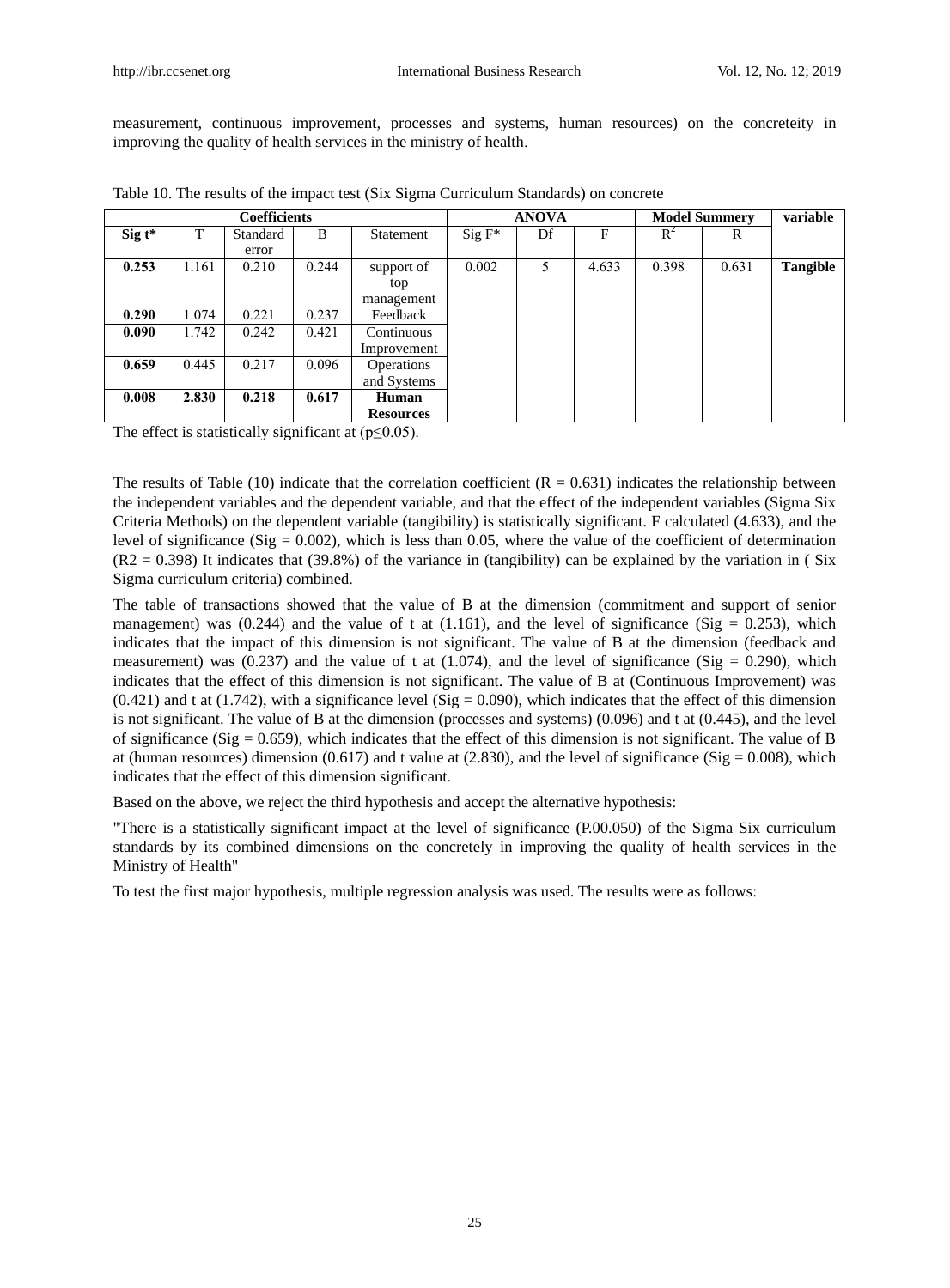| Coefficients |       |          |       |             | <b>ANOVA</b> |    |        | Model Summery |       | variable    |
|--------------|-------|----------|-------|-------------|--------------|----|--------|---------------|-------|-------------|
| Sig          | T     | Standard | B     | Statement   | $Sig F^*$    | Df | F      | $R^2$         | R     |             |
| $t^*$        |       | error    |       |             |              |    |        |               |       |             |
| 0.019        | 2.450 | 0.153    | 0.375 | support of  | 0.000        | 5  | 11.207 | 0.616         | 0.785 | Health      |
|              |       |          |       | top         |              |    |        |               |       | Services    |
|              |       |          |       | management  |              |    |        |               |       | Quality and |
| 0.511        | 0.664 | 0.161    | 0.107 | Feedback    |              |    |        |               |       | Commitment  |
| 0.022        | 2.399 | 0.176    | 0.423 | Continuous  |              |    |        |               |       |             |
|              |       |          |       | Improvement |              |    |        |               |       |             |
| 0.367        | 0.914 | 0.158    | 0.144 | Operations  |              |    |        |               |       |             |
|              |       |          |       | and Systems |              |    |        |               |       |             |
| 0.013        | 2.602 | 0.159    | 0.414 | Human       |              |    |        |               |       |             |
|              |       |          |       | Resources   |              |    |        |               |       |             |

\*The effect is statistically significant at  $(p \le 0.05)$ .

The results of Table (11) indicate that the correlation coefficient ( $R = 0.785$ ) indicates the relationship between the independent variables and the dependent variable. The effect of the independent variables (Sigma Six Criteria criteria) on the dependent variable (health services quality) is statistically significant. The calculated value of F was (11.207), and the significance level (Sig =  $0.000$ ) is less than 0.05, where the value of the coefficient of determination (R2 = 0.616), which indicates that  $(61.6%)$  of the variation in (quality of health services) can be explained by during the contrast in (Six Sigma curriculum criteria) combined.

The transactions table showed that the value of B at the dimension (commitment and support of senior management) was (0.375) and the value of t at (2.450), and the level of significance (Sig = 0.019), which indicates that the effect of this dimension is significant. The value of B at the dimension (feedback and measurement) was (0.107) and the value of t at (0.664), and the level of significance (Sig = 0.511), which indicates that the effect of this dimension is not significant. The value of B at (Continuous Improvement) was  $(0.423)$  and t at  $(2.399)$ , and the level of significance  $(Sig = 0.022)$ , which indicates that the effect of this dimension is significant. The value of B at (processes and systems) dimension (0.144) and t at (0.914), and the level of significance ( $Sig = 0.367$ ), which indicates that the effect of this dimension is not significant. The value of B at (HR) dimension (0.414) and t at (2.602), and the level of significance (Sig = 0.013), which indicates that the effect of this dimension significant.

Based on the above, we reject the main hypothesis and accept the alternative hypothesis:

"There is a statistically significant effect at the level of significance (P≤0.050) of the Sigma Six Approach dimensions by its combined dimensions (management commitment and support, reverse feeding and measurement, continuous improvement, processes and systems, human resources) on improving the quality of health services by collecting them at the Jordanian Ministry of Health".

#### **15. Discuss and Conclusion**

#### *15.1 Descriptive Analysis of Study Variables (Relative Importance of Study Variables*

1. The results of the descriptive analysis of the independent variable (Sigma Six Criteria) showed, that the Sigma Six Criteria in terms of relative importance was average, as well as the analysis showed, that after (Continuous Improvement) came first and with relative importance, while (Human Resources) came last. And of relative importance.

2. The results of the descriptive analysis of the dependent variable (the quality of health services) showed that the overall average of the quality of health services, by dimensions in terms of relative importance, was the average, as well as the analysis showed that after (tangibility) came first, and with relative importance, while came after (reliability) in The last rank is of relative importance.

#### 1**6**. **Recommendations**

Based on the previous results, the researcher recommended the following:

1. The Ministry of Health should pay more attention to the concept, and criteria of Sigma Six curriculum, and its application at the level of top management, and its role in the success of this curriculum.

2. Train all employees in the top management and various levels in these departments on the Sigma Six,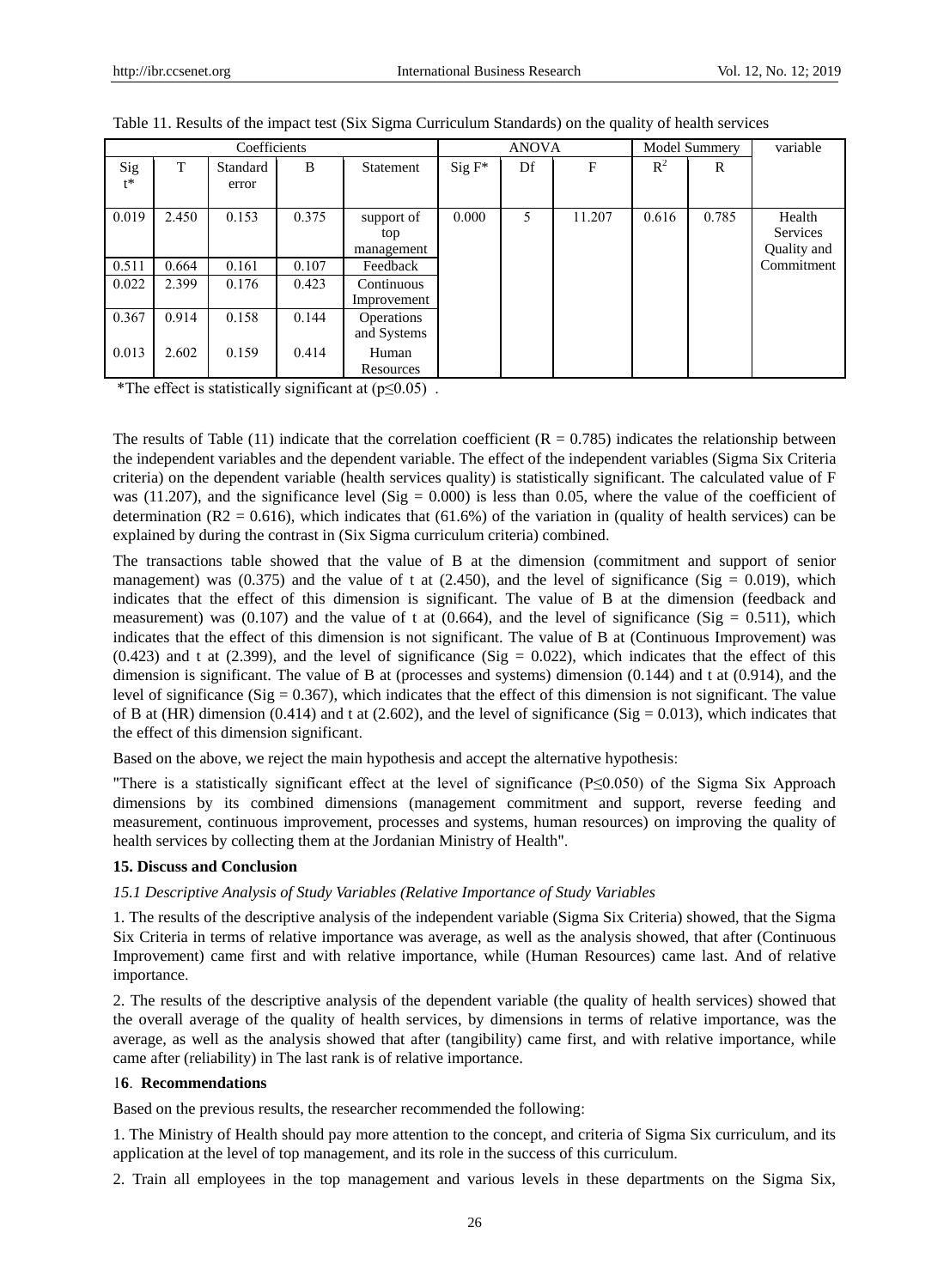standards and provide the necessary financial support, to motivate the employees by linking the use of Sigma Six standards, with material and moral incentives.

3. The top management must set their priorities to develop and improve, the service and adopt new initiatives contribute, to improve the levels of service provided in the ministry.

4. The need to create specialized administrative units to receive complaints and suggestions, from the recipients of the service, and give them the opportunity to contribute, to the development and improvement, of performance and service by providing an information system, on the service provided, which helps in decision-making processes and improve.

5. Supplying the ministry, with its human needs of medical and technical cadres, expanding the residency programs and providing a system of scholarship for comprehensive medical specialties.

3. The Ministry should carry out more future studies that show the positive effects of the application of the Sigma Six criteria on the financial costs of health services and study the possibility of applying these Sigma Six approach to human resources management functions.

7. Researchers should conduct future studies on other variables.

## **References**

- Abdul, R., & Omar, Y. I. (2014). *Possibility of Using Six Sigma in Improving the Quality of Banking Services in Islamic Banks* (Doctoral dissertation, International Islamic Science University).
- Ahmad, S. A. (2017). *The role of costing quality in achieving the objectives of continuous improvement.* Jordan, Amman: Dar Al-Raneem for Publishing and Distribution.
- AL- qatawneh, L., Abdallah, A. A. A., & Salam, Z. (2019). Six Sigma Application in Healthcare Logistics: A Framework and A Case Study. *Journal of Healthcare Engineering, 2019*, 12. https://doi.org/10.1155/2019/9691568
- Al-Dararaka, M., & Shibli, T. (2002). *Quality in Modern Organizations.* Jordan, Amman: Safa Publishing House.
- Al-Najjar, F. J., Al-Najjar, N. J., & Al-Zoubi, M. R. (2018). *Scientific Research Methods - An Applied Perspective*.
- Alnjar, S. M. A. (2011). *The implementation of six sigma and its effect on knowledge creation: the case of Jordan healthcare hospital* (Master thesis, Faculty of Economics and Administrative Sciences, Yarmouk University, Jordan).
- Al-Nuaimi, M. A., & Sweis, R. K. (2008). *Sigma Six Accuracy in Quality Management Concepts and Applications.* Jordan, Amman: Athraa Publishing and Distribution.
- Al-Omari, A. M. (2015). *The impact of critical success factors in the application of graceful hexagonal diffraction in service organizations: case studies* (Doctoral thesis, Faculty of Graduate Studies, University of International Islamic Sciences. Jordan).
- Al-Otaibi, A. G. D. (2017). Requirements for the application of the principles of Sigma Six "according to the model DIMAC" DMAIC "at the University of Shaqra from the point of view of its leaders. *Journal of Studies, Educational Sciences*, University of Jordan.
- Alrawai, S. A. A. G. (2011). *Using Six Sigma Approach in Quality Control of Internal Audit, Field Study on Private Award Winning Hospitals in Amman Governorate* (Master's Thesis, Accounting Department, Faculty of Business, Middle East University).
- Al-Tai, Y. H., Ajili, M. A., & Hakim, L. A. (2009). *Quality Management Systems in Productive and Service Organizations.* Jordan, Amman: Dar Al Yazouri Scientific Publishing and Distribution.
- Awad, M. I. (2011). *Application of Sigma Six in service and industrial organizations.* Amman: Dar Al Fikr Publishers and Distributors.
- Bakri, T. (2005). *Health Services Marketing*. Jordan, Amman: Dar Al Yazouri Scientific Printing & Publishing.
- Issawi, N. S., & Al-Tahan, E. A. K. (2018). Intellectual Capital as an intermediary variable between the quality of career and the Sigma Six methodology applied to workers in the Ministry of Health in Saudi Arabia. *Arab Journal of Management, 38*(3), 189.
- Jaber, A. (2015). *The reality of human resources management according to the European model of excellence in the Palestinian government sector and ways to develop* (Unpublished master's thesis). Al-Aqsa University,